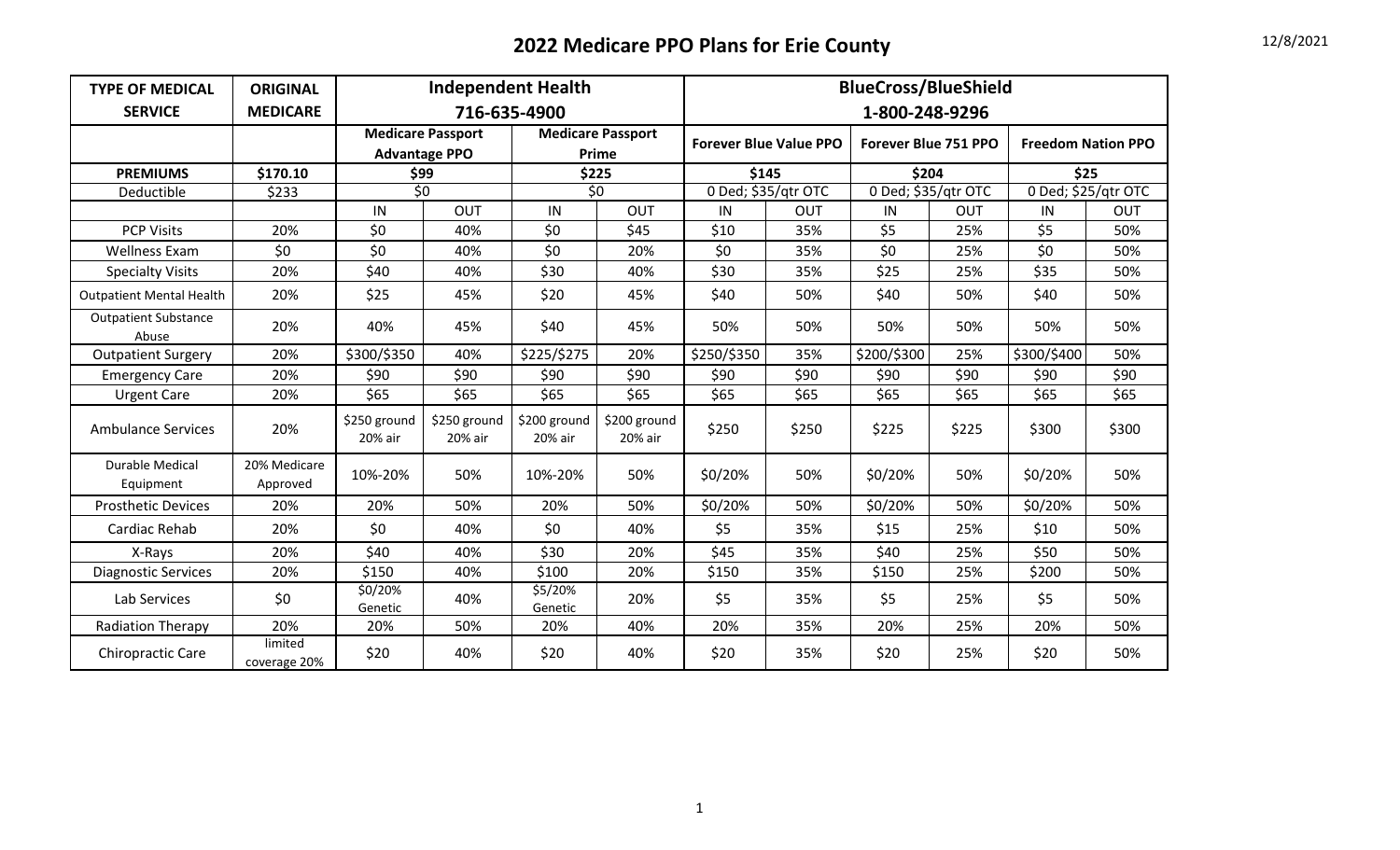| 12/8/2021 |  |
|-----------|--|
|-----------|--|

| <b>TYPE OF MEDICAL</b><br><b>SERVICE</b>       | <b>ORIGINAL</b><br><b>MEDICARE</b>                   | <b>Independent Health</b><br>716-635-4900                               |                    |                                                         |                    | <b>BlueCross/BlueShield</b><br>1-800-248-9296                                  |         |                                                                             |         |                                                                                       |         |  |
|------------------------------------------------|------------------------------------------------------|-------------------------------------------------------------------------|--------------------|---------------------------------------------------------|--------------------|--------------------------------------------------------------------------------|---------|-----------------------------------------------------------------------------|---------|---------------------------------------------------------------------------------------|---------|--|
|                                                |                                                      | <b>Medicare Passport</b><br><b>Advantage PPO</b>                        |                    | <b>Medicare Passport</b><br>Prime                       |                    | <b>Forever Blue Value PPO</b>                                                  |         | Forever Blue 751 PPO                                                        |         | <b>Freedom Nation PPO</b>                                                             |         |  |
| Premiums                                       | \$170.10                                             | \$99                                                                    |                    | \$225                                                   |                    | \$145                                                                          |         | \$204                                                                       |         | \$25                                                                                  |         |  |
| Deductible                                     | \$233                                                | \$0                                                                     |                    | \$0                                                     |                    | 0 Ded; \$35/qtr OTC                                                            |         | 0 Ded; \$35/qtr OTC                                                         |         | 0 Ded; \$25/qtr OTC                                                                   |         |  |
|                                                |                                                      | IN                                                                      | OUT                | IN                                                      | OUT                | IN                                                                             | OUT     | IN                                                                          | OUT     | IN                                                                                    | OUT     |  |
| <b>Medically Necessary</b><br><b>Foot Care</b> | 20% (medical<br>limits apply)                        | \$35                                                                    | 40%                | \$30                                                    | \$45               | \$30                                                                           | 35%     | \$25                                                                        | 25%     | \$35                                                                                  | 50%     |  |
| <b>Routine Foot Care</b>                       | Not Covered                                          | Not Covered                                                             | <b>Not Covered</b> | <b>Not Covered</b>                                      | <b>Not Covered</b> | \$30                                                                           | 35%     | \$25                                                                        | 25%     | \$35                                                                                  | 50%     |  |
| P.T., O.T. and<br>Speech Therapy               | 20%                                                  | \$15                                                                    | 40%                | \$25                                                    | 20%                | \$20                                                                           | 35%     | \$20                                                                        | 25%     | \$30                                                                                  | 50%     |  |
| Inpatient<br>Hospital                          | \$1,556<br>Deductible                                | \$275/day for<br>days 1-6; \$0/day<br>for days $7+$ ;<br>\$1,925/yr Max | 40%                | \$210/day for days<br>1-6; \$0/day for<br>days $7+$     | 30%                | \$250/day for days<br>1-7; \$/day for days<br>8+; \$1,750/yr max<br><b>OOP</b> | 35%     | \$205/day for days<br>$1-7$ ; \$0/day for<br>days 8+; \$1,435/yr<br>max OOP | 30%     | \$370/day for<br>days 1-5; \$0/day<br>for days $6+$ ;<br>\$1,850/yr max<br><b>OOP</b> | 50%     |  |
| <b>Inpatient Mental</b><br>Health              | \$1,556<br>Deductible                                | \$275/day for<br>days 1-6; \$0/day<br>for days $7+$                     | 50%                | \$270/day for days<br>1-6; $$0$ /day for<br>days $7+$   | 30%                | \$270/day for days<br>1-6; \$0/day for<br>days 7+; \$1,620/yr<br>max OOP       | 35%     | \$270/day for days<br>1-6; $$0$ /day for<br>days 7+; \$1,620/yr<br>max OOP  | 30%     | \$370/day for days 1-<br>6; \$0/day for days<br>7+; \$1,850/yr max<br><b>OOP</b>      | 50%     |  |
| <b>Skilled Nursing</b><br>Facility             | \$0/day days 1<br>20;<br>\$194.50/day<br>days 21-100 | \$0/day for days<br>1-20; \$188/day<br>for days 21-100                  | 40%                | \$0/day for days 1-<br>20; \$188/day for<br>days 21-100 | 30%                | \$0/day for days 1-<br>20; \$188/day for<br>days 21-100                        | 35%     | \$0/day for days 1-<br>20; \$188/day for<br>days 21-100                     | 30%     | \$0/day for days 1-<br>20; \$188/day for<br>days 21-100                               | 50%     |  |
| Home Health Care                               | \$0                                                  | \$0                                                                     | 40%                | \$0                                                     | 40%                | \$0                                                                            | 35%     | \$0                                                                         | 25%     | \$0                                                                                   | 50%     |  |
| Preventive Tests,<br>Screenings, Shots         | \$0                                                  | \$0                                                                     | 40%                | \$0                                                     | 20%                | \$0                                                                            | 35%     | \$0                                                                         | 25%     | \$0                                                                                   | 50%     |  |
| <b>Dialysis</b>                                | 20%                                                  | 20%                                                                     | 20%                | 20%                                                     | 20%                | 20%                                                                            | 35%/20% | 20%                                                                         | 20%/50% | 20%                                                                                   | 20%/50% |  |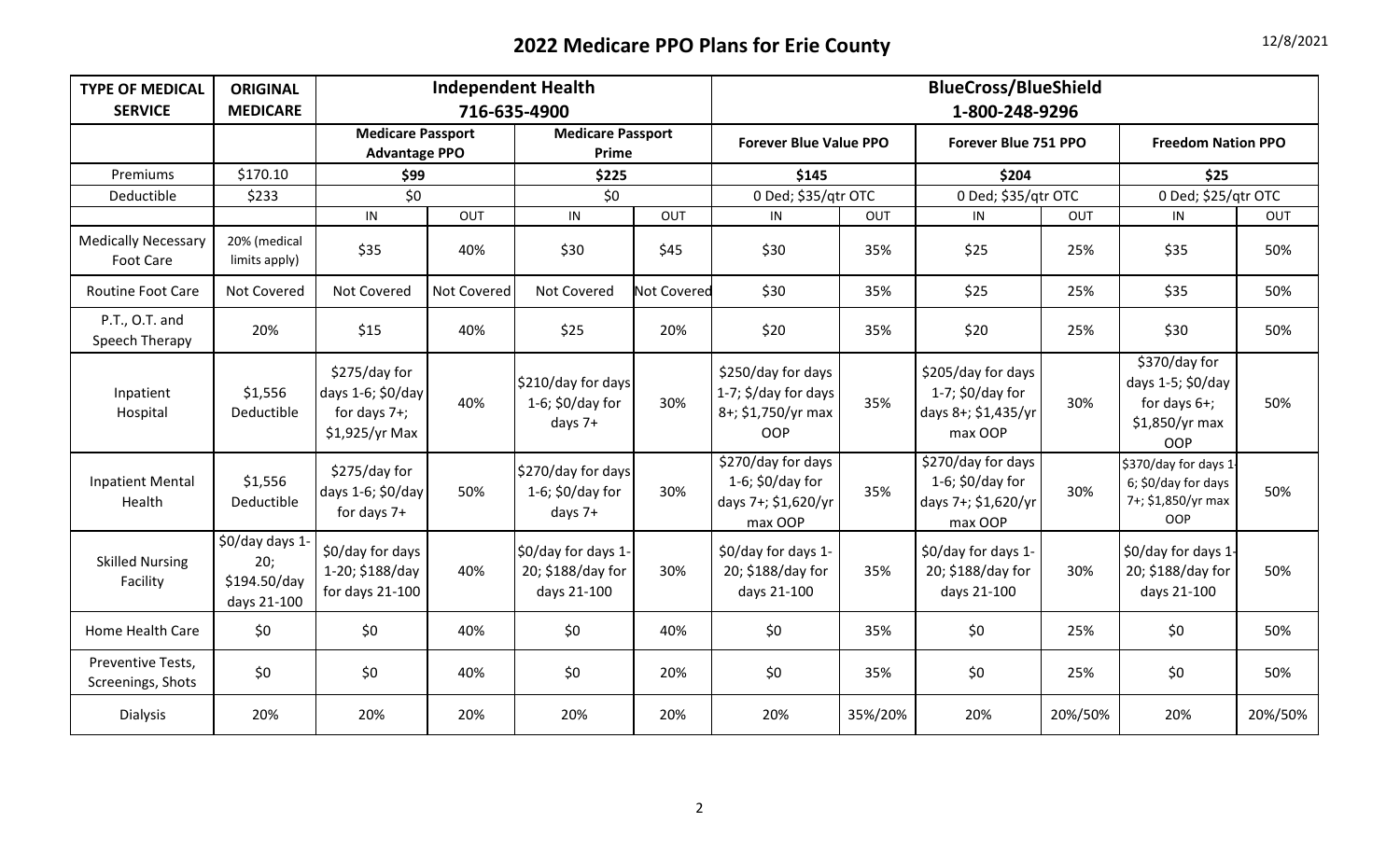| <b>TYPE OF MEDICAL</b>            | <b>ORIGINAL</b>                                                                                                            |                                                                                                    |                                                                                                        | <b>Independent Health</b>                                                                         |                                                                                                  | <b>BlueCross/BlueShield</b>                                                                          |                                                                                       |                                                                                           |                                                                                      |                                                                                                      |                                                                                                 |  |
|-----------------------------------|----------------------------------------------------------------------------------------------------------------------------|----------------------------------------------------------------------------------------------------|--------------------------------------------------------------------------------------------------------|---------------------------------------------------------------------------------------------------|--------------------------------------------------------------------------------------------------|------------------------------------------------------------------------------------------------------|---------------------------------------------------------------------------------------|-------------------------------------------------------------------------------------------|--------------------------------------------------------------------------------------|------------------------------------------------------------------------------------------------------|-------------------------------------------------------------------------------------------------|--|
| <b>SERVICE</b>                    | <b>MEDICARE</b>                                                                                                            |                                                                                                    |                                                                                                        | 716-635-4900                                                                                      |                                                                                                  |                                                                                                      |                                                                                       | 1-800-248-9296                                                                            |                                                                                      |                                                                                                      |                                                                                                 |  |
|                                   |                                                                                                                            | <b>Medicare Passport</b>                                                                           |                                                                                                        |                                                                                                   | <b>Medicare Passport</b>                                                                         | <b>Forever Blue Value PPO</b>                                                                        |                                                                                       | Forever Blue 751 PPO                                                                      |                                                                                      | <b>Freedom Nation PPO</b>                                                                            |                                                                                                 |  |
|                                   |                                                                                                                            | <b>Advantage PPO</b>                                                                               |                                                                                                        |                                                                                                   | Prime                                                                                            |                                                                                                      |                                                                                       |                                                                                           |                                                                                      |                                                                                                      |                                                                                                 |  |
| Premiums                          | \$170.10                                                                                                                   | \$99                                                                                               |                                                                                                        | \$225                                                                                             |                                                                                                  | \$145                                                                                                |                                                                                       | \$204                                                                                     |                                                                                      | \$25                                                                                                 |                                                                                                 |  |
| Deductible                        | \$233                                                                                                                      | \$0                                                                                                |                                                                                                        |                                                                                                   | \$0                                                                                              |                                                                                                      | 0 Ded; \$35/qtr OTC                                                                   | 0 Ded; \$35/qtr OTC                                                                       |                                                                                      | 0 Ded; \$25/qtr OTC                                                                                  |                                                                                                 |  |
|                                   |                                                                                                                            | IN                                                                                                 | OUT                                                                                                    | IN                                                                                                | OUT                                                                                              | IN                                                                                                   | OUT                                                                                   | IN                                                                                        | OUT                                                                                  | IN                                                                                                   | OUT                                                                                             |  |
| Prescription<br><b>Drugs</b>      | 20% Part B<br>Covered only; No<br>part D                                                                                   | Copays<br>\$0/\$15/\$47/<br>40%, 30%, \$150<br>deductible for<br>tiers 3-5; 20%<br>Part B Drugs    | Copays<br>\$0/\$15/\$47/<br>40%, 30%, \$150<br>deductible for<br>tiers 3-5; 40%<br>Part B Drugs<br>OON | Copays<br>\$0/\$10/\$45/<br>40%,33%; No<br>deductible; 20%<br>Part B Drugs                        | Copays<br>\$0/\$10/\$45/<br>40%, 33%; No<br>deductible; 40%<br>Part B Drugs                      | Copays<br>\$4/\$10/\$42/<br>\$94/33%, No<br>deductible, \$25-<br>20% Part B<br><b>Drugs</b>          | Copays<br>\$4/\$10/\$42/<br>\$94/33%, No<br>deductible,<br>35% Part B<br><b>Drugs</b> | Copays<br>\$2/\$8/\$42/<br>\$94/33%, No<br>deductible,<br>\$25-20% Part<br><b>B</b> Drugs | Copays<br>\$2/\$8/\$42/<br>\$94/33%, No<br>deductible,<br>25% Part B<br><b>Drugs</b> | Copays<br>\$0/\$12/\$42/<br>\$94/28%, \$290<br>deductible for<br>Tiers 3-5, 20%<br>Part B Drugs      | Copays<br>\$0/\$12/\$42/<br>\$94/28%, \$290<br>deductible for<br>Tiers 3-5, 20%<br>Part B Drugs |  |
| <b>Vision Services</b>            | $20% + for 1 pair$<br>glasses/frames/<br>contacts after<br>cataract surgery;<br>20% + coverage<br>for retinopathy<br>exam/ | \$0 Eye Exam;<br>\$200/yr<br>Eyewear<br>Allowance;<br>Combined IN &<br><b>OON</b>                  | \$65 Eye Exam;<br>\$200/yr<br>Eyewear<br>Allowance;<br>Combined IN &<br>OON                            | \$0 Eye Exam;<br>\$200/yr<br>Eyewear<br>Allowance;<br>Combined IN &<br>OON                        | \$65 Eye Exam;<br>\$200/yr Eyewear<br>Allowance;<br>Combined IN &<br>OON                         | \$25-\$30 Eye<br>Exam; \$200/yr<br>Eyewear<br>Allowance                                              | 20%-35% Eye<br>Exam; \$200/yr<br>Eyewear<br>Allowance                                 | \$25 Eye Exam; 20%-25% Eye<br>\$200/yr<br>Eyewear<br>Allowance                            | Exam; \$200/yr<br>Eyewear<br>Allowance                                               | \$25-\$35 Eye<br>Exam; \$100/yr<br>Eyewear<br>Allowance                                              | 20%-50% Eye<br>Exam;<br>\$100/yr<br>Eyewear<br>Allowance                                        |  |
| <b>Hearing Services</b>           | 20%                                                                                                                        | \$0-\$35 Exam; \$45<br>Aid Eval. Exam;<br>\$499-\$2,799/aid for<br><b>Start Hearing</b><br>Network | 40% Exam; \$45 Aid<br>Eval. Exam; \$499-<br>\$2,799/aid for Start<br><b>Hearing Network</b>            | \$0-\$30 Exam; \$45<br>Aid Eval. Exam;<br>\$499-\$2,799/aid fo<br><b>Start Hearing</b><br>Network | 20%-\$45 Exam; \$45<br>Aid Eval. Exam; \$499-<br>\$2,799/aid for Start<br><b>Hearing Network</b> | \$45 Exam; \$45 35% Exam; \$45<br>Aid Eval. Exam; Aid Eval. Exam;<br>\$599-\$899/aid \$599-\$899/aid |                                                                                       | \$45 Exam; \$45<br>Aid Eval.<br>Exam; \$599-<br>\$899/aid                                 | 25% Exam;<br>\$45 Aid Eval.<br>Exam; \$599-<br>\$899/aid                             | \$45 Exam; \$45 50% Exam; \$45<br>Aid Eval. Exam; Aid Eval. Exam;<br>\$699-\$999/aid \$699-\$999/aid |                                                                                                 |  |
| Diabetic Training<br>and Supplies | 20%                                                                                                                        | \$0                                                                                                | 40%                                                                                                    | \$0                                                                                               | 20%                                                                                              | \$0                                                                                                  | 35%-50%                                                                               | \$0                                                                                       | 25%-50%                                                                              | \$0                                                                                                  | 50%                                                                                             |  |
| <b>Dental Coverage</b>            | <b>Limited Coverage</b><br>20%                                                                                             | \$20/2<br>preventive<br>services<br>annually                                                       | \$20 Copay for<br>preventive; 50%                                                                      | \$0 Copay for<br>preventive;<br>\$3,000/yr for<br>comp. at 50%<br>coins.                          | Not Available                                                                                    | \$10 Copay for<br>preventive;<br>optional dental<br>available                                        | \$10 Copay for<br>preventive;<br>optional dental<br>available                         | \$10 Copay for<br>preventive;<br>optional dental<br>available                             | \$10 Copay for<br>preventive;<br>optional dental<br>available                        | \$10 Copay for<br>preventive;<br>optional dental<br>available                                        | \$10 Copay for<br>preventive;<br>optional dental<br>available                                   |  |
| Max out of Pocket                 |                                                                                                                            | \$6,900                                                                                            | \$11,300                                                                                               | \$6,900                                                                                           | \$11,300                                                                                         | \$6,700                                                                                              | \$10,000                                                                              | \$6,700                                                                                   | \$10,000                                                                             | \$7,550                                                                                              | \$11,300                                                                                        |  |
| Full LIS                          |                                                                                                                            | \$56.60                                                                                            |                                                                                                        |                                                                                                   | \$182.60                                                                                         | \$121.30                                                                                             |                                                                                       | \$173.00                                                                                  |                                                                                      | \$11                                                                                                 |                                                                                                 |  |
| Full LIS & EPIC                   |                                                                                                                            | \$14.17                                                                                            |                                                                                                        | \$140.17                                                                                          |                                                                                                  | \$88.90                                                                                              |                                                                                       |                                                                                           | \$135.00                                                                             | \$0                                                                                                  |                                                                                                 |  |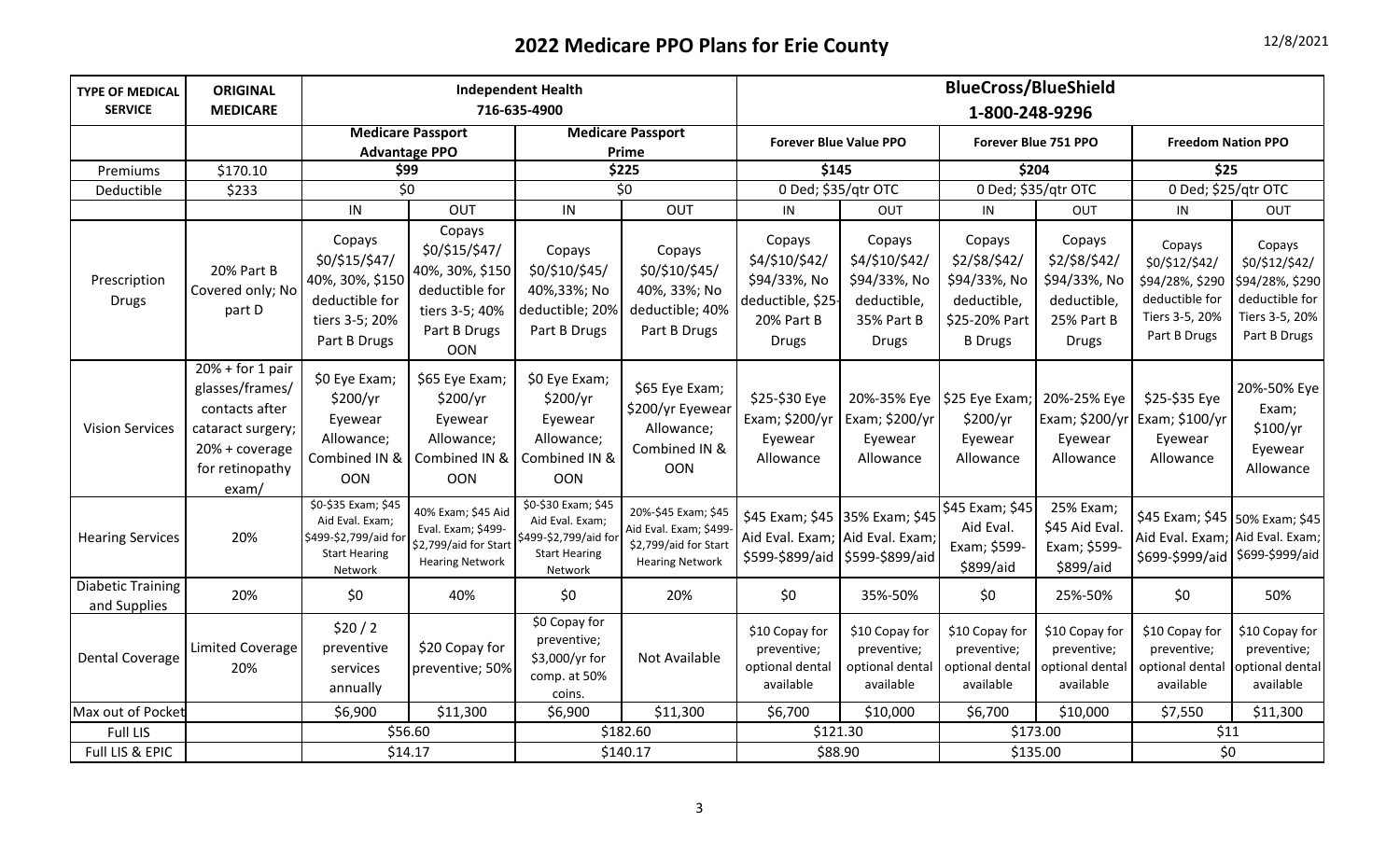| <b>TYPE OF MEDICAL</b>               | <b>ORIGINAL</b>          | <b>MVP Healthcare</b> |                                                    |                |                                       | <b>WELLCARE TODAYS OPTIONS</b> |                    |                                           |       |                |                              |                             |       |
|--------------------------------------|--------------------------|-----------------------|----------------------------------------------------|----------------|---------------------------------------|--------------------------------|--------------------|-------------------------------------------|-------|----------------|------------------------------|-----------------------------|-------|
| <b>SERVICE</b>                       | <b>MEDICARE</b>          |                       |                                                    | 1-800-665-7924 |                                       |                                |                    |                                           |       | 1-866-249-8668 |                              |                             |       |
|                                      |                          |                       | <b>Patriot Plan PPO</b>                            |                | <b>Well Select</b><br>with Part D PPO |                                | <b>Assist Open</b> | <b>Giveback Open</b>                      |       |                | <b>Premium Ultra Open</b>    | <b>No Premium Open</b>      |       |
| <b>PREMIUMS</b>                      | \$170.10                 | \$45                  |                                                    | \$80           |                                       | \$1,000 Flex Card              | \$30.70;           | \$0 Premium; \$74 Part B<br>Reimbursement |       |                | \$121                        | 60; with Transportatior     |       |
| Deductible                           | \$233                    |                       | \$0 Ded; with transportation;<br>OTC Card \$25/qtr |                | \$0 Ded; OTC Card \$25/qtr            | \$0 Ded. OTC Card \$150/qtr.   |                    | \$0 Ded. OTC Card \$30/qtr.               |       |                | \$0 Ded. OTC Card \$135/qtr. | \$0 Ded. OTC Card \$85/qtr. |       |
|                                      |                          | IN                    | OUT                                                | IN             | OUT                                   | IN                             | OUT                | IN                                        | OUT   | IN             | OUT                          | IN                          | OUT   |
| <b>PCP Visits</b>                    | 20%                      | \$0                   | \$60                                               | \$0            | \$60                                  | \$0                            | \$0                | \$0                                       | \$25  | \$0            | \$10                         | \$0                         | \$25  |
| <b>Wellness Exam</b>                 | \$0                      | \$0                   | \$0                                                | \$0            | \$0                                   | \$0                            | \$0                | \$0                                       | \$0   | \$0            | \$0                          | \$0                         | \$0   |
| <b>Specialty Visits</b>              | 20%                      | \$30                  | \$60                                               | \$45           | \$60                                  | \$35                           | \$35               | \$50                                      | 40%   | \$25           | \$35                         | \$40                        | \$60  |
| <b>Outpatient Mental Health</b>      | 20%                      | \$20                  | \$60                                               | \$40           | \$60                                  | \$25                           | 30%                | \$25                                      | \$50  | \$25           | 30%                          | \$25                        | 30%   |
| <b>Outpatient Substance</b><br>Abuse | 20%                      | \$20                  | \$60                                               | \$40           | \$60                                  | \$25                           | 30%                | \$25                                      | \$50  | \$25           | 30%                          | \$25                        | 30%   |
| <b>Outpatient Surgery</b>            | 20%                      | \$200/\$300           | 40%                                                | \$300/\$400    | 40%                                   | \$250/\$300                    | 30%                | \$250/\$350                               | 40%   | \$150/\$200    | 30%                          | \$250/\$300                 | 30%   |
| <b>Emergency Care</b>                | 20%                      | \$90                  | \$90                                               | \$90           | \$90                                  | \$90                           | \$90               | \$90                                      | \$90  | \$120          | \$120                        | \$90                        | \$90  |
| <b>Urgent Care</b>                   | 20%                      | \$40                  | \$40                                               | \$65           | \$65                                  | \$35                           | \$35               | \$40                                      | \$40  | \$35           | \$35                         | \$35                        | \$35  |
| <b>Ambulance Services</b>            | 20%                      | 150/\$300             | 150/\$300                                          | 200/\$400      | 200/\$400                             | \$315                          | \$315              | \$290                                     | \$290 | \$350          | \$350                        | \$350                       | \$350 |
| <b>Durable Medical</b><br>Equipment  | 20% Medicare<br>Approved | 20%                   | 40%                                                | 20%            | 40%                                   | 20%                            | 20%                | 20%                                       | 20%   | 20%            | 30%                          | 20%                         | 20%   |
| <b>Prosthetic Devices</b>            | 20%                      | \$0-20%               | 40%                                                | 20%            | 40%                                   | 20%                            | 20%                | 20%                                       | 20%   | 20%            | 30%                          | 20%                         | 20%   |
| Cardiac Rehab                        | 20%                      | \$0                   | \$60                                               | \$15           | \$60                                  | \$40                           | 30%                | \$45                                      | 40%   | \$15           | 30%                          | \$40                        | 30%   |
| X-Rays                               | 20%                      | \$50                  | \$60                                               | \$50           | \$60                                  | \$0                            | 30%                | \$0                                       | 40%   | \$0            | 30%                          | \$0                         | 30%   |
| <b>Diagnostic Services</b>           | 20%                      | \$30-\$125            | 40%                                                | \$50-\$150     | 40%                                   | \$100/\$300                    | 30%                | \$350                                     | 40%   | \$100/\$200    | 30%                          | \$100/\$300                 | 30%   |
| Lab Services                         | \$0                      | \$0\$                 | 40%                                                | $$0-10$        | 40%                                   | \$0                            | 30%                | \$0                                       | 40%   | \$0            | 30%                          | \$0                         | 30%   |
| <b>Radiation Therapy</b>             | 20%                      | 20%                   | 40%                                                | 20%            | 40%                                   | 0-20%                          | 30%                | $0 - 20%$                                 | 40%   | 0-20%          | 30%                          | 0-20%                       | 30%   |
| <b>Chiropractic Care</b>             | limited<br>coverage 20%  | \$10                  | \$20                                               | \$15           | \$20                                  | \$20                           | 30%                | \$20                                      | 40%   | \$20           | 30%                          | \$20                        | 30%   |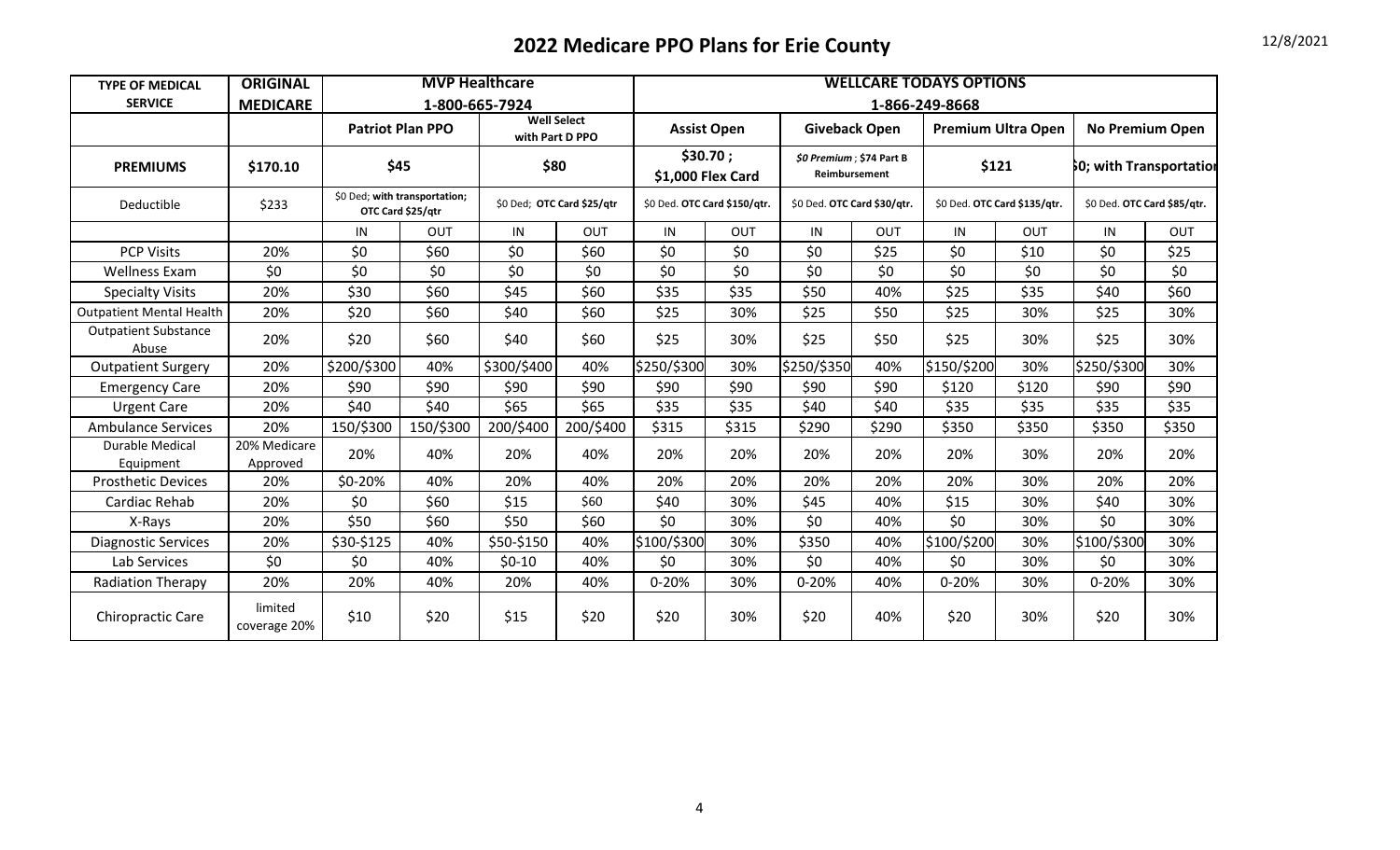| <b>TYPE OF MEDICAL</b><br><b>SERVICE</b>             | <b>ORIGINAL</b><br><b>MEDICARE</b>                   |                                                           |      | <b>MVP Healthcare</b><br>1-800-665-7924                   | <b>WELLCARE TODAYS OPTIONS</b><br>1-866-249-8668 |                                                           |                                                           |                                                           |                                    |                                                             |                                                           |                                                           |                                                           |
|------------------------------------------------------|------------------------------------------------------|-----------------------------------------------------------|------|-----------------------------------------------------------|--------------------------------------------------|-----------------------------------------------------------|-----------------------------------------------------------|-----------------------------------------------------------|------------------------------------|-------------------------------------------------------------|-----------------------------------------------------------|-----------------------------------------------------------|-----------------------------------------------------------|
|                                                      |                                                      | <b>Patriot Plan</b><br><b>PPO</b>                         |      | <b>Well Select</b><br>with Part D PPO                     |                                                  |                                                           | <b>Assist Open</b>                                        | <b>Giveback Open</b>                                      |                                    |                                                             | <b>Premium Ultra Open</b>                                 | <b>No Premium Open</b>                                    |                                                           |
| Premiums                                             | \$170.10                                             | \$45                                                      |      | \$80                                                      |                                                  | \$30.70                                                   |                                                           | \$0 Premium; \$74 Part B<br>Reimbursement                 |                                    | \$121                                                       |                                                           | \$0; with Transportation                                  |                                                           |
| Deductible                                           | \$233                                                | \$0 Ded; with transport.;<br>OTC Card \$25/qtr            |      | \$0 Ded; OTC Card \$25/qtr                                |                                                  | \$0 Ded. OTC Cared \$150/qtr.                             |                                                           | \$0 Ded. OTC Card \$30/qtr.                               |                                    | \$0 Ded. OTC Card \$135/qtr.                                |                                                           | \$0 Ded. OTC Card \$85/qtr.                               |                                                           |
|                                                      |                                                      | IN                                                        | OUT  | IN                                                        | OUT                                              | IN                                                        | OUT                                                       | IN                                                        | OUT                                | IN                                                          | OUT                                                       | IN                                                        | OUT                                                       |
| <b>Medically Necessary</b><br>Foot Care              | 20% (medical<br>limits apply)                        | \$30                                                      | \$60 | \$45                                                      | \$60                                             | \$35                                                      | \$35                                                      | \$50                                                      | 40%                                | \$25-limits                                                 | \$35-limits                                               | \$40-limits                                               | \$60-limits                                               |
| <b>Routine Foot Care</b>                             | Not Covered                                          | \$0                                                       | \$60 | \$0                                                       | \$60                                             | Not Covered                                               | Not Covered                                               | Not Covered                                               | Not<br>Covered                     | Not Covered                                                 | Not Covered                                               | Not Covered                                               | Not Covered                                               |
| P.T., O.T. and<br>Speech Therapy                     | 20%                                                  | \$30-\$30                                                 | \$60 | \$40                                                      | \$60                                             | \$40                                                      | 30%                                                       | \$40                                                      | \$50                               | \$15                                                        | 30%                                                       | \$40                                                      | 30%                                                       |
| Inpatient<br>Hospital                                | \$1,556<br>Deductible                                | \$375/day for<br>days 1-5,<br>\$0/day for<br>days 6+      | 40%  | \$360/day for<br>days 1-5;<br>\$0/day for<br>days 6+      | 40%                                              | \$500/day for<br>days $1-4$ ;<br>\$0/day for<br>days 5-90 | \$500/day for<br>days $1-4$ ;<br>\$0/day for<br>days 5-90 | \$370/day for<br>days 1-5;<br>\$0/day for<br>days 6-90    | 20% for<br>total cost<br>days 1-90 | \$600/ stay                                                 | 20% of total<br>cost for days<br>$1 - 90$                 | \$325/day for<br>days 1-6;<br>\$0/day for<br>days 7-90    | 30% of total<br>cost for days<br>$1 - 90$                 |
| <b>Inpatient Mental</b><br>Health                    | \$1,556<br>Deductible                                | \$370/day for<br>days 1-5,<br>\$0/day for<br>days 6+      | 40%  | \$360/day for<br>days $1-5$ ;<br>\$0/day for<br>days 6+   | 40%                                              | \$465/day for<br>days $1-4$ ;<br>\$0/day for<br>days 5-90 | \$465/day for<br>days $1-4$ ;<br>\$0/day for<br>days 5-90 | \$370/day for<br>days 1-5;<br>\$0/day for<br>days 6-90    | 40% for<br>total cost<br>days 1-90 | \$500/ stay                                                 | 20% of total<br>cost for days<br>$1 - 91$                 | \$300/day for<br>days 1-6;<br>\$0/day for days<br>$7-90$  | 30% of total<br>cost for days<br>$1 - 90$                 |
| <b>Skilled Nursing Facility</b>                      | \$0/day days 1<br>20;<br>\$194.50/day<br>days 21-100 | \$0/day for<br>days 1-20;<br>\$188/day for<br>days 21-100 | 40%  | \$0/day for<br>days 1-20;<br>\$188/day for<br>days 21-100 | 40%                                              | \$0/day for<br>days 1-20;<br>\$184/day for<br>days 21-100 | \$0/day for<br>days 1-20;<br>\$184/day for<br>days 21-100 | \$0/day for<br>days 1-20;<br>\$184/day for<br>days 21-100 | 20%/day<br>for days 1<br>100       | $$0$ /day for<br>days 1-20;<br>\$150/day for<br>days 21-100 | \$0/day for<br>days 1-20;<br>\$200/day for<br>days 21-100 | \$0/day for<br>days 1-20;<br>\$165/day for<br>days 21-100 | \$0/day for<br>days 1-20;<br>\$250/day for<br>days 21-100 |
| Home Health Care                                     | \$0                                                  | \$0                                                       | 40%  | \$0                                                       | 40%                                              | \$0                                                       | 30%                                                       | \$0                                                       | 40%                                | \$0                                                         | 30%                                                       | \$0                                                       | 30%                                                       |
| <b>Preventive Tests,</b><br><b>Screenings, Shots</b> | \$0                                                  | \$0                                                       | \$0  | \$0                                                       | 40%                                              | \$0                                                       | \$0                                                       | \$0                                                       | \$0                                | \$0                                                         | \$0                                                       | \$0                                                       | \$0                                                       |
| <b>Dialysis</b>                                      | 20%                                                  | 20%                                                       | 20%  | 20%                                                       | 20%                                              | 20%                                                       | 30%                                                       | 20%                                                       | 40%                                | 20%                                                         | 30%                                                       | 20%                                                       | 30%                                                       |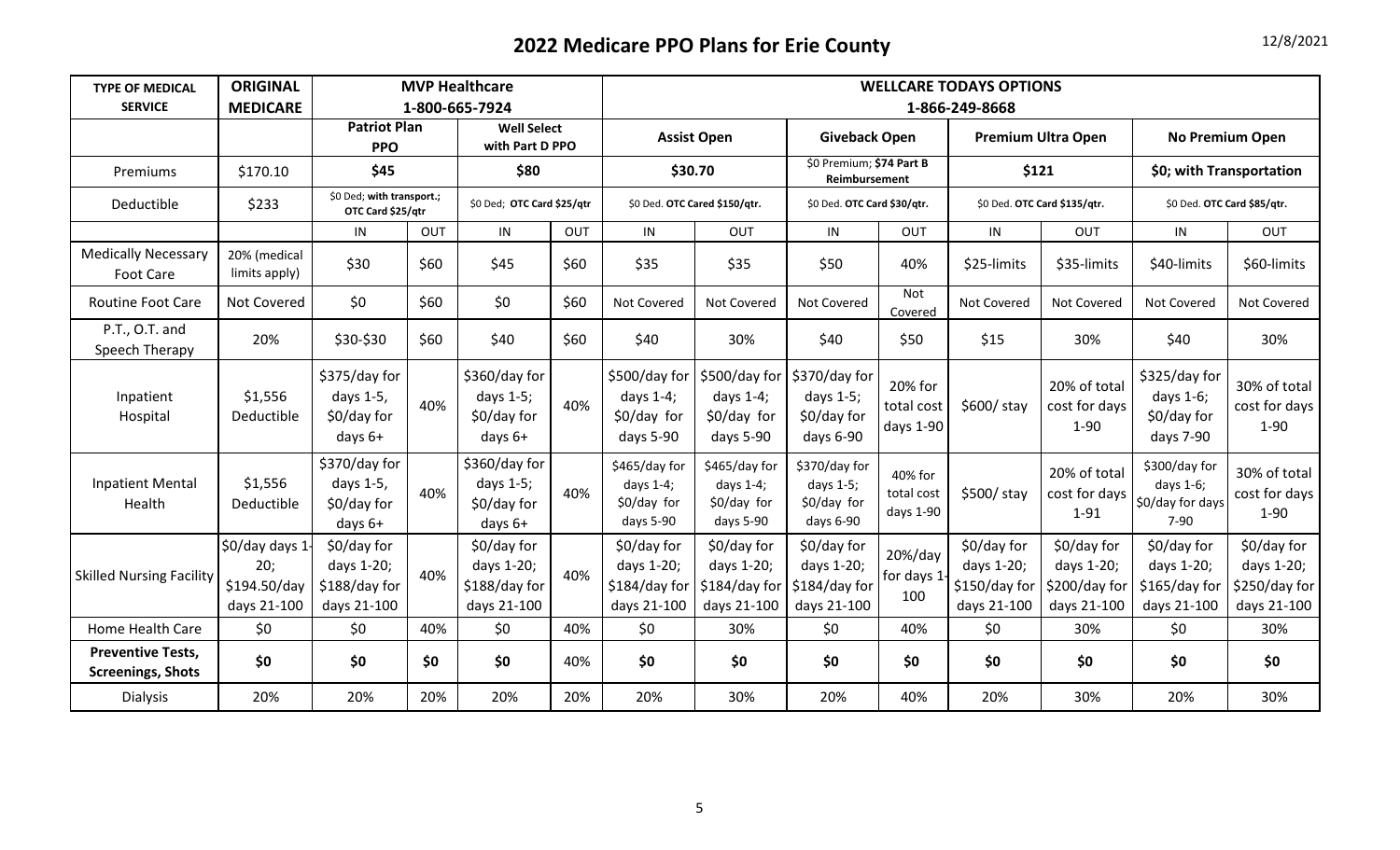| <b>TYPE OF</b><br><b>MEDICAL</b><br><b>SERVICE</b> | <b>ORIGINAL</b><br><b>MEDICARE</b>                                                                                                             |                                                                                                    | <b>MVP Healthcare</b><br>1-800-665-7924                                                      |                                                                                                             |                                                                                                    |                                                                                                | <b>WELLCARE TODAYS OPTIONS</b><br>1-866-249-8668                                                   |                                                                                                                    |                                                                               |                                                                           |                                                                          |                                                                           |                                                                           |  |
|----------------------------------------------------|------------------------------------------------------------------------------------------------------------------------------------------------|----------------------------------------------------------------------------------------------------|----------------------------------------------------------------------------------------------|-------------------------------------------------------------------------------------------------------------|----------------------------------------------------------------------------------------------------|------------------------------------------------------------------------------------------------|----------------------------------------------------------------------------------------------------|--------------------------------------------------------------------------------------------------------------------|-------------------------------------------------------------------------------|---------------------------------------------------------------------------|--------------------------------------------------------------------------|---------------------------------------------------------------------------|---------------------------------------------------------------------------|--|
|                                                    |                                                                                                                                                | <b>Patriot Plan PPO</b>                                                                            |                                                                                              | Well Select with RX PPO                                                                                     |                                                                                                    | <b>Assist Open</b>                                                                             |                                                                                                    | <b>Giveback Open</b>                                                                                               |                                                                               |                                                                           | <b>Premium Ultra Open</b>                                                |                                                                           | <b>No Premium Open</b>                                                    |  |
| Premiums                                           | \$170.10                                                                                                                                       | \$45                                                                                               |                                                                                              | \$80                                                                                                        |                                                                                                    | \$30.70                                                                                        |                                                                                                    | \$0 Premium; \$74 Part B<br>Reimbursement                                                                          |                                                                               | \$121                                                                     |                                                                          |                                                                           | \$0; with Transportation                                                  |  |
| Deductible                                         | \$233                                                                                                                                          | \$0 Ded; with transportation;<br>OTC Card \$25/qtr                                                 |                                                                                              | \$0 Ded; OTC Card \$25/qtr                                                                                  |                                                                                                    |                                                                                                | \$0 Ded. OTC Card \$150/qtr.<br>\$0 Ded. OTC Card \$135/qtr.<br>\$0 Ded. OTC Card \$30/qtr.        |                                                                                                                    |                                                                               | \$0 Ded. OTC Card \$85/qtr.                                               |                                                                          |                                                                           |                                                                           |  |
|                                                    |                                                                                                                                                | IN                                                                                                 | OUT                                                                                          | IN                                                                                                          | OUT                                                                                                | IN                                                                                             | OUT                                                                                                | IN                                                                                                                 | OUT                                                                           | IN                                                                        | OUT                                                                      | IN                                                                        | OUT                                                                       |  |
| Prescription<br><b>Drugs</b>                       | 20% Part B<br>Covered only;<br>No part D                                                                                                       | Copays<br>\$0/\$15/\$45/<br>25%/27%;<br>\$250 deductible<br>for Tiers 3-5;<br>Part B Drugs-<br>20% | Copays \$0/\$15/<br>\$45/<br>25%/27%;<br>\$250 Ded. For<br>Tiers 3-5<br>Part B Drugs-<br>40% | Copays<br>\$0/\$10/\$47/<br>25%/25%;<br>\$250 deductible<br>for Tiers 3-5;<br>Part B Drugs-20%              | Copays<br>\$0/\$10/\$47/<br>25%/25%;<br>\$250 deductible<br>for Tiers 3-5;<br>Part B Drugs-<br>40% | Copays<br>\$0/\$15/\$45/44%<br>/25%; \$480<br>deductible<br>for Tiers 2-5;<br>Part B Drugs-20% | Copays<br>\$0/\$15/\$45/<br>44%/25%; \$480<br>deductible<br>for Tiers 2-5;<br>Part B Drugs-<br>30% | Copays<br>\$1/\$7/\$37/48%/ \$1/\$7/\$37/48%<br>27%; \$325<br>deductible<br>for Tiers 3-5;<br>Part B Drugs-<br>20% | Copays<br>/27%; \$325<br>deductible<br>for Tiers 3-5;<br>Part B Drugs-<br>40% | Copays<br>\$0/\$5/\$35/<br>43%/33%; No<br>deductible; Part<br>B Drugs-20% | Copays<br>\$0/\$5/\$35/<br>45/33%; No<br>deductible; Part<br>B Drugs-30% | Copays<br>\$0/\$7/\$37/<br>42%/33%; No<br>deductible; Part<br>B Drugs-20% | Copays<br>\$0/\$7/\$37/<br>42%/33%; No<br>deductible; Part B<br>Drugs-30% |  |
| Vision<br>Services                                 | $20% + for 1 pair$<br>glasses/frames/<br>contacts after<br>cataract surgery;<br>20% + coverage for<br>retinopathy<br>exam/yr. for<br>diabetics | \$0 Routine Eye<br>Exams; \$20<br>Diaganostic<br>exam; \$175/yr<br>eyewear<br>allowance            | \$0 routine; \$60<br>diagnostic<br>exam;<br>40%/\$175 max<br>eyewear<br>allowance            | \$0 Routine Eye 50 Routine; \$60<br>Exam; \$45<br>Diagnostic Exam;<br>20%/ \$175/yr<br>eyewear<br>allowance | Diagnostic<br>Exam;<br>40%/\$175/yr<br>eyewear<br>allowance                                        | \$0 copay for<br>exam; \$200/yr<br>eyewear<br>coverage                                         | 40% copay for<br>services and<br>eyewearup to<br>\$200/yr                                          | \$0 copay for<br>exam; \$100/yr<br>eyewear<br>coverage                                                             | 40% copay for<br>services and<br>eyewearup to<br>\$100/yr                     | \$0 Eye Exam;<br>\$200/yr<br>Eyewear<br>Allowance                         | 40% copay for<br>services and<br>eyewear up to<br>\$200/yr               | \$0 Eye Exam;<br>\$200/yr<br>Eyewear<br>Allowance                         | 40% copay for<br>services and<br>eyewearup to<br>\$200/yr                 |  |
| Hearing<br>Services                                | 20%                                                                                                                                            | \$0 Exam; \$699-<br>\$999/yr per aid<br><b>Tru Hearing</b>                                         | \$60 exam; aid<br>Not Covered                                                                | \$0-\$45 Exam;<br>\$699-\$999/yr<br>per aid Tru<br>Hearing                                                  | \$60 exxam; aid<br>Not Covered                                                                     | \$0 exam; \$0<br>copay for<br>\$1,500/yr max<br>for 2 aids                                     | \$40% exam; 40%<br>copay for<br>\$1,500/yr max<br>for 2 aids                                       | \$0 exam; \$0<br>copay for<br>\$700/yr max for \$700/yr max for<br>2 aids                                          | 40% exam; 40%<br>copay for<br>2 aids                                          | \$0 exam;<br>\$1,500/yr max<br>for 2 aids                                 | \$5                                                                      | \$0 exam;<br>\$1,500/yr max<br>for 2 aids                                 | \$40% exam;<br>\$1,500/yr max for<br>2 aids                               |  |
| Diabetic<br>Training/<br>Supplies                  | 20%                                                                                                                                            | \$0 copay for One<br><b>Touch Brand</b>                                                            | 40%                                                                                          | \$0 copay for One<br><b>Touch Brand</b>                                                                     | 40%                                                                                                | \$0-20%                                                                                        | 20%                                                                                                | \$0-20%                                                                                                            | 20%                                                                           | \$0-20%                                                                   | 30%                                                                      | \$0-20%                                                                   | 20%                                                                       |  |
| Dental<br>Coverage                                 | Limited<br>Coverage 20%                                                                                                                        | 2/yr (exam,<br>cleaning, x-rays);<br>optional<br>coverage<br>\$25/mo                               | 2/yr (exam,<br>cleaning, x-<br>rays); optional<br>coverage<br>\$25/mo                        | 2/yr (exam,<br>:leaning, x-rays);<br>Optional<br>coverage<br>\$25/mo                                        | 2/yr (exam,<br>cleaning, x-<br>rays); Optional<br>coverage<br>\$25/mo                              | \$0 copay for<br>preventive and<br>comp. up to<br>\$3,000/yr max                               | 50% copay for<br>preventive and<br>comp. up to<br>\$3,000/yr max                                   | \$0 copay for<br>preventive and<br>comp. up to<br>\$500/yr                                                         | 50% copay for<br>preventive and<br>comp. up to<br>\$500/yr                    | \$0 copay for<br>preventive and<br>comp. up to<br>\$1,000/yr              | 50% copay for<br>preventive and<br>comp. up to<br>\$1,000/yr             | \$0 copay for<br>preventive and<br>comp. up to<br>\$1,000/yr              | 50% copay for<br>preventive and<br>comp. up to<br>\$1,000/yr              |  |
| Max out of Pocket                                  |                                                                                                                                                | \$7,550                                                                                            | \$11,300                                                                                     | \$7,550                                                                                                     | \$11,300                                                                                           | \$6,700                                                                                        | \$10,000                                                                                           | \$7,550                                                                                                            | \$11,300                                                                      | \$3,400                                                                   | \$3,400                                                                  | \$6,700                                                                   | \$7,600                                                                   |  |
| <b>Full LIS</b><br>Full LIS & EPIC                 |                                                                                                                                                | \$2.60<br>\$0.00                                                                                   |                                                                                              | \$37.60<br>\$0.00                                                                                           |                                                                                                    | \$0.00<br>\$0.00                                                                               |                                                                                                    | \$0.00<br>\$0.00                                                                                                   |                                                                               | \$86.20<br>\$43.77                                                        |                                                                          |                                                                           | \$0.00<br>\$0.00                                                          |  |
|                                                    |                                                                                                                                                |                                                                                                    |                                                                                              |                                                                                                             |                                                                                                    |                                                                                                |                                                                                                    |                                                                                                                    |                                                                               |                                                                           |                                                                          |                                                                           |                                                                           |  |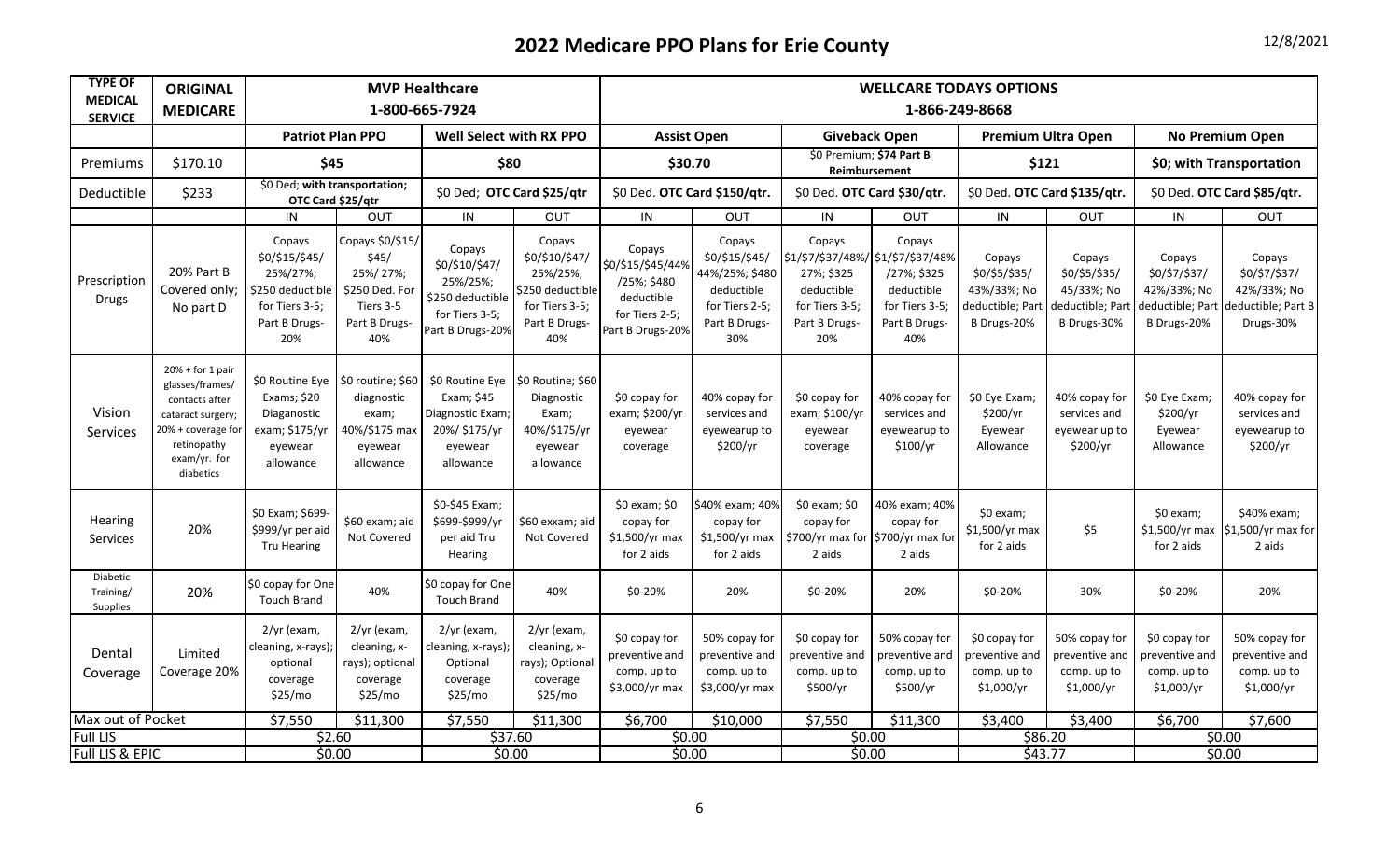| <b>TYPE OF MEDICAL</b><br><b>SERVICE</b> | <b>ORIGINAL</b><br><b>MEDICARE</b> |           | <b>United Healthcare Medicare Complete Choice</b><br>1-888-417-5079 |           |           |           |           |                    |                           |  |  |  |  |  |
|------------------------------------------|------------------------------------|-----------|---------------------------------------------------------------------|-----------|-----------|-----------|-----------|--------------------|---------------------------|--|--|--|--|--|
|                                          |                                    | Plan 1    |                                                                     | Plan 3    |           | Plan 4    |           |                    | <b>Patriot Plan No RX</b> |  |  |  |  |  |
| <b>PREMIUMS</b>                          | \$170.10                           | \$16      |                                                                     | \$46      |           | \$84      |           |                    | \$0                       |  |  |  |  |  |
| Deductible                               | \$233                              | \$0       |                                                                     | \$0       |           | \$0       |           | 0 Ded; \$40 Credit |                           |  |  |  |  |  |
|                                          |                                    | IN        | <b>OUT</b>                                                          | IN        | OUT       | IN        | OUT       | IN                 | OUT                       |  |  |  |  |  |
| <b>PCP Visits</b>                        | 20%                                | \$0\$     | \$50                                                                | \$0       | \$50      | \$0       | \$50      | \$0                | \$50                      |  |  |  |  |  |
| <b>Wellness Exam</b>                     | \$0                                | \$0\$     | $0 - 40%$                                                           | \$0\$     | $0 - 40%$ | \$0       | \$0-40%   | \$0                | 40%                       |  |  |  |  |  |
| <b>Specialty Visits</b>                  | 20%                                | \$40      | \$75                                                                | \$40      | \$75      | \$30      | \$75      | \$25               | \$75                      |  |  |  |  |  |
| <b>Outpatient Mental Health</b>          | 20%                                | $$15-$25$ | \$30-\$40                                                           | $$15-$25$ | \$30-\$40 | $$15-$25$ | \$30-\$40 | $$15-$25$          | \$30-\$40                 |  |  |  |  |  |
| <b>Outpatient Substance</b><br>Abuse     | 20%                                | $$15-$25$ | \$30-\$40                                                           | $$15-$25$ | \$30-\$40 | $$15-$25$ | \$30-\$40 | $$15-$25$          | \$30-\$40                 |  |  |  |  |  |
| <b>Outpatient Surgery</b>                | 20%                                | \$0-\$375 | 40%                                                                 | \$0-\$340 | 40%       | \$0-\$325 | 40%       | \$0-\$250          | 40%                       |  |  |  |  |  |
| <b>Emergency Care</b>                    | 20%                                | \$90      | \$90                                                                | \$90      | \$90      | \$90      | \$90      | \$90               | \$90                      |  |  |  |  |  |
| <b>Urgent Care</b>                       | 20%                                | \$40      | \$40                                                                | \$40      | 40%       | \$40      | \$40      | \$40               | \$40                      |  |  |  |  |  |
| <b>Ambulance Services</b>                | 20%                                | \$275     | \$275                                                               | \$275     | \$275     | \$275     | \$275     | \$250              | \$250                     |  |  |  |  |  |
| <b>Durable Medical</b><br>Equipment      | 20% Medicare<br>Approved           | 20%       | 50%                                                                 | 20%       | 50%       | 20%       | 50%       | 20%                | 50%                       |  |  |  |  |  |
| <b>Prosthetic Devices</b>                | 20%                                | 20%       | 50%                                                                 | 20%       | 50%       | 20%       | 50%       | 20%                | 50%                       |  |  |  |  |  |
| Cardiac Rehab                            | 20%                                | \$20      | 40%                                                                 | \$0       | 40%       | \$0       | 40%       | \$0                | 40%                       |  |  |  |  |  |
| X-Rays                                   | 20%                                | \$35      | \$35                                                                | \$40      | \$40      | \$30      | \$30      | \$35               | \$35                      |  |  |  |  |  |
| <b>Diagnostic Services</b>               | 20%                                | \$0-\$175 | 40%                                                                 | \$0-\$160 | 40%       | \$0-\$175 | 40%       | \$0-\$150          | 40%                       |  |  |  |  |  |
| Lab Services                             | \$0                                | \$0       | \$0                                                                 | \$0       | \$0       | \$0       | \$0\$     | \$0                | \$0\$                     |  |  |  |  |  |
| Radiation Therapy                        | 20%                                | \$60      | 40%                                                                 | \$50      | 40%       | \$40      | 40%       | \$60               | 40%                       |  |  |  |  |  |
| Chiropractic Care                        | limited<br>coverage 20%            | \$20      | \$75                                                                | \$20      | \$75      | \$20      | \$75      | \$20               | \$75                      |  |  |  |  |  |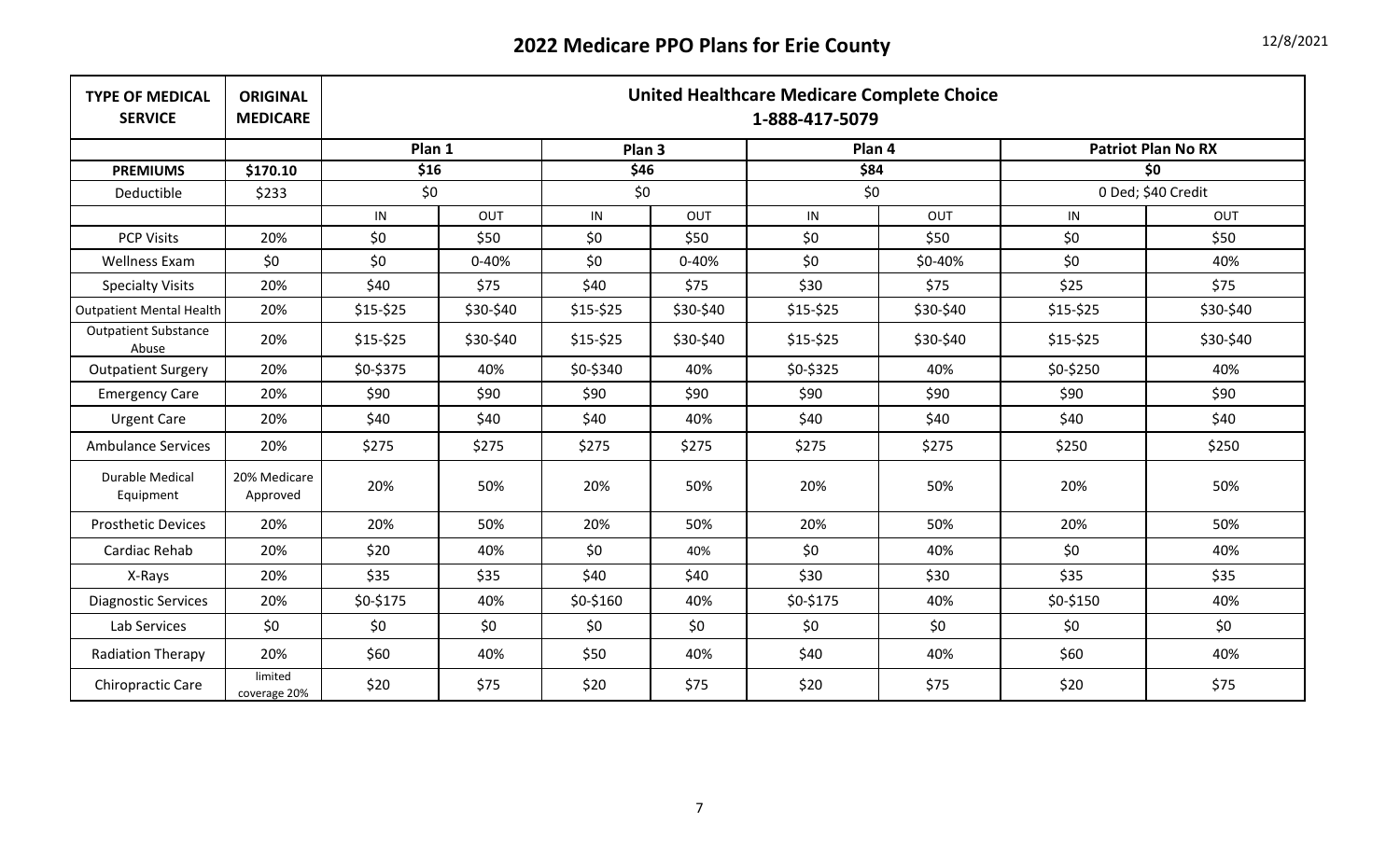| <b>TYPE OF MEDICAL</b><br><b>SERVICE</b>             | <b>ORIGINAL</b><br><b>MEDICARE</b>                 |                                                                                                |                                                        |                                                                                    |                                                                             | <b>United Healthcare Medicare Complete Choice</b><br>1-888-417-5079                |                                                                             |                                                                                    |                                                                             |
|------------------------------------------------------|----------------------------------------------------|------------------------------------------------------------------------------------------------|--------------------------------------------------------|------------------------------------------------------------------------------------|-----------------------------------------------------------------------------|------------------------------------------------------------------------------------|-----------------------------------------------------------------------------|------------------------------------------------------------------------------------|-----------------------------------------------------------------------------|
|                                                      |                                                    | Plan 1                                                                                         |                                                        | Plan <sub>3</sub>                                                                  |                                                                             |                                                                                    | Plan 4                                                                      |                                                                                    | <b>Patriot Plan No RX</b>                                                   |
| Premiums                                             | \$170.10                                           | \$16                                                                                           |                                                        | \$46                                                                               |                                                                             | \$84                                                                               |                                                                             |                                                                                    | \$0                                                                         |
| Deductible                                           | \$233                                              | \$0                                                                                            |                                                        | \$0                                                                                |                                                                             | \$0                                                                                |                                                                             |                                                                                    | 0 Ded; \$40 Credit                                                          |
|                                                      |                                                    | IN                                                                                             | OUT                                                    | IN                                                                                 | OUT                                                                         | IN                                                                                 | OUT                                                                         | IN                                                                                 | OUT                                                                         |
| <b>Medically Necessary</b><br>Foot Care              | 20% (medical<br>limits apply)                      | \$40                                                                                           | \$75                                                   | \$40                                                                               | \$75                                                                        | \$30                                                                               | \$75                                                                        | \$25                                                                               | \$75                                                                        |
| <b>Routine Foot Care</b>                             | Not Covered                                        | 6 visits/yr=\$40 ea                                                                            | 6 visits/yr=\$75 ea                                    | 6 visits/yr=\$40 ea                                                                | 6 visits/yr=\$75 ea                                                         | 6 visits/yr=\$30 ea                                                                | 6 visits/yr=\$75 ea                                                         | 6 visits/yr=\$25 ea                                                                | 6 visits/yr=\$75 ea                                                         |
| P.T., O.T. and<br>Speech Therapy                     | 20%                                                | \$40                                                                                           | \$75                                                   | \$40                                                                               | \$75                                                                        | \$30                                                                               | \$75                                                                        | \$25                                                                               | \$75                                                                        |
| Inpatient<br>Hospital                                | \$1,556<br>Deductible                              | \$375/day for days 1 \$500/day for days 1-<br>5; $$0$ /day for<br>unlimited days after<br>that | 20; \$0/day for<br>unlimited days after<br>that        | \$360/day for days 1-<br>5; \$0/day for days 6+<br>unlimited/day after             | \$500/day for days 1-<br>20; \$0/day for days<br>21+ unlimited/day<br>after | \$315/day for days 1-<br>5; \$0/day for days 6+<br>unlimited/day after             | \$500/day for days 1-<br>20; \$0/day for days<br>21+ unlimited/day<br>after | \$345/day for days 1<br>4; \$0/day for days 5+<br>unlimite/day after               | \$500/day for days 1-<br>20; \$0/day for days<br>21+ unlimited/day<br>after |
| <b>Inpatient Mental</b><br>Health                    | \$1,556<br>Deductible                              | \$375/day for days 1-<br>4; \$0/day for days 5-<br>90                                          | \$500/day for days<br>1-20; \$0/day for<br>days 21-90  | \$360/day for days 1<br>5; \$0/day for days 6-<br>90                               | \$500/day for days 1-<br>20; \$0/day for days<br>21-90                      | \$315/day for days 1<br>5; $$0$ /day for days 6-<br>90                             | \$500/day for days 1-<br>20; \$0/day for days<br>21-90                      | \$345/day for days 1<br>4; $$0$ /day for days 5-<br>90                             | \$500/day for days 1-<br>20; \$0/day for days<br>21-90                      |
| <b>Skilled Nursing</b><br>Facility                   | \$0/day days 1-<br>20; \$194.50/day<br>days 21-100 | \$0/day for days 1-<br>20; \$188/day for<br>days 21-59; \$0/day<br>for days 60-100             | \$225/day for days<br>1-45; \$0/day for<br>days 46-100 | \$0/day for days 1-<br>20; \$188/day for<br>days 21-57; \$0/day<br>for days 58-100 | \$225/day for days<br>1-45; \$0/day for<br>days 46-100                      | \$0/day for days 1-<br>20; \$188/day for<br>days 21-56; \$0/day<br>for days 57-100 | \$225/day for days 1<br>45; \$0/day for days<br>41-100                      | \$0/day for days 1-<br>20; \$184/day for<br>days 21-56; \$0/day<br>for days 57-100 | \$225/day for days 1-<br>45; \$0/day for days<br>46-100                     |
| Home Health Care                                     | \$0                                                | \$0                                                                                            | 50%                                                    | \$0                                                                                | 50%                                                                         | \$0                                                                                | 50%                                                                         | \$0\$                                                                              | 50%                                                                         |
| <b>Preventive Tests,</b><br><b>Screenings, Shots</b> | \$0                                                | \$0                                                                                            | $0 - 40%$                                              | \$0                                                                                | $0 - 40%$                                                                   | \$0                                                                                | $0 - 40%$                                                                   | \$0                                                                                | $0 - 40%$                                                                   |
| <b>Dialysis</b>                                      | 20%                                                | 20%                                                                                            | 20%                                                    | 20%                                                                                | 20%                                                                         | 20%                                                                                | 20%                                                                         | 20%                                                                                | 20%                                                                         |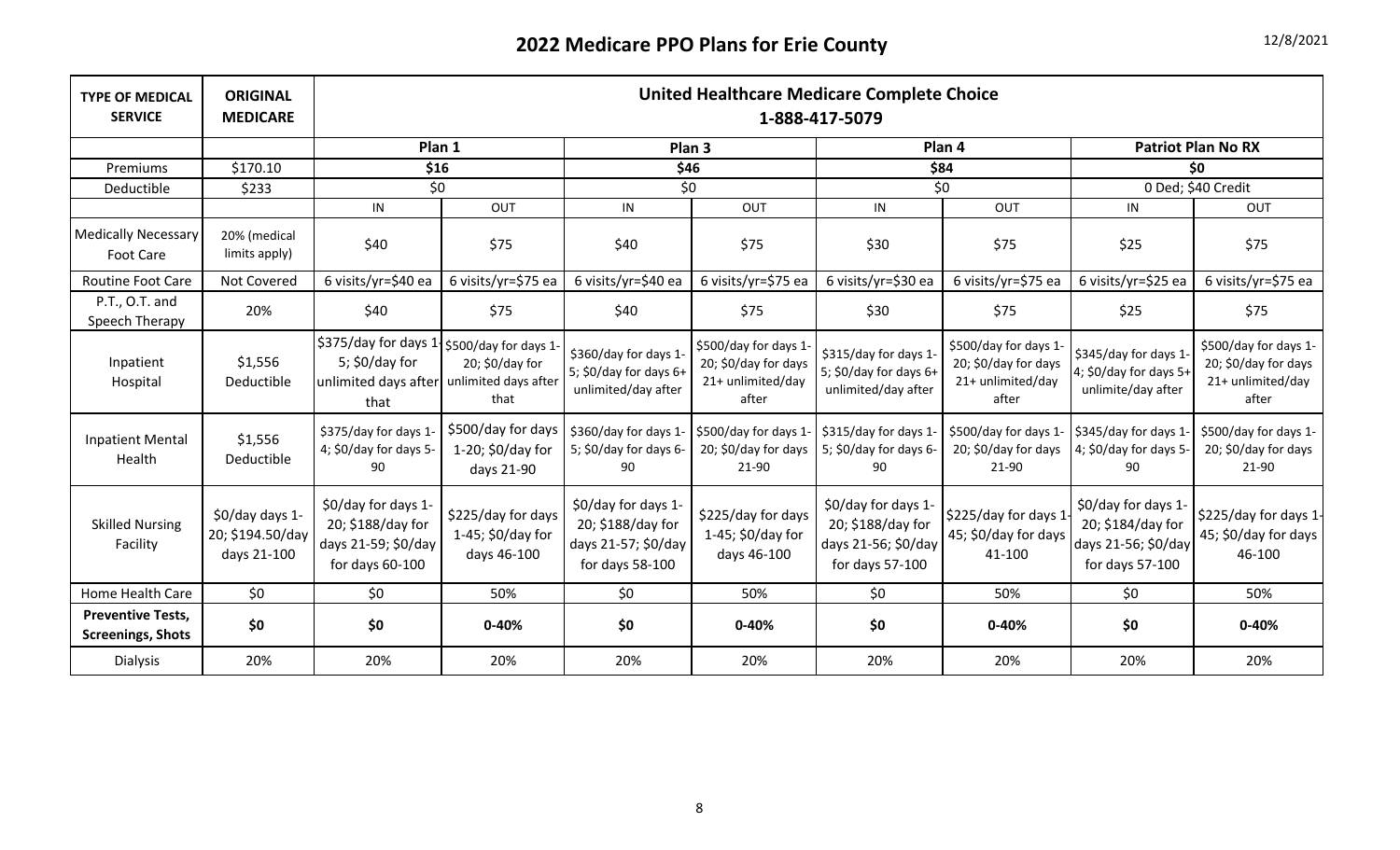| <b>TYPE OF</b><br><b>MEDICAL</b><br><b>SERVICE</b> | <b>ORIGINAL</b><br><b>MEDICARE</b>                                                                                                             |                                                                                                                                                                                                        |                                                                                                                     |                                                                                                                                          |                                                                                                                                         | <b>United Healthcare Medicare Complete Choice</b><br>1-888-417-5079                                                                                            |                                                                                                                                                       |                                                                                                                      |                                                                                                                      |
|----------------------------------------------------|------------------------------------------------------------------------------------------------------------------------------------------------|--------------------------------------------------------------------------------------------------------------------------------------------------------------------------------------------------------|---------------------------------------------------------------------------------------------------------------------|------------------------------------------------------------------------------------------------------------------------------------------|-----------------------------------------------------------------------------------------------------------------------------------------|----------------------------------------------------------------------------------------------------------------------------------------------------------------|-------------------------------------------------------------------------------------------------------------------------------------------------------|----------------------------------------------------------------------------------------------------------------------|----------------------------------------------------------------------------------------------------------------------|
|                                                    |                                                                                                                                                | Plan 1                                                                                                                                                                                                 |                                                                                                                     |                                                                                                                                          | Plan <sub>3</sub>                                                                                                                       | Plan <sub>4</sub>                                                                                                                                              |                                                                                                                                                       |                                                                                                                      | <b>Patriot Plan No RX</b>                                                                                            |
| Premiums                                           | \$170.10                                                                                                                                       | \$16                                                                                                                                                                                                   |                                                                                                                     | \$46                                                                                                                                     |                                                                                                                                         | \$84                                                                                                                                                           |                                                                                                                                                       |                                                                                                                      | \$0                                                                                                                  |
| Deductible                                         | \$233                                                                                                                                          | \$0                                                                                                                                                                                                    |                                                                                                                     | \$0                                                                                                                                      |                                                                                                                                         | \$0                                                                                                                                                            |                                                                                                                                                       | 0 Ded; \$40 Credit                                                                                                   |                                                                                                                      |
|                                                    |                                                                                                                                                | IN                                                                                                                                                                                                     | <b>OUT</b>                                                                                                          | ${\sf IN}$                                                                                                                               | <b>OUT</b>                                                                                                                              | ${\sf IN}$                                                                                                                                                     | OUT                                                                                                                                                   | IN                                                                                                                   | OUT                                                                                                                  |
| Prescription<br><b>Drugs</b>                       | 20% Part B<br>Covered only;<br>No part D                                                                                                       | Copays \$0/\$12/\$47/ Copays \$0/\$12/\$47/<br>\$100/28%; \$300<br>Deductible, Tiers 3-5;<br>Part B Drugs-20%;<br>Select Insulin \$35;<br>\$0/Mail Order Tiers 1 \$0/Mail Order Tiers<br>$\mathcal{P}$ | \$100/28%; \$300<br>Deductible, Tiers 3-<br>5; Part B Drugs-40%;<br>Select Insulin \$35;<br>$1 - 2$                 | Copays \$0/\$14/\$47/<br>\$100/28%; \$250<br>Deductible, Tiers 3-<br>5; Part B-20%; Select<br>Insulin \$35; \$0/Mail<br>Order, Tiers 1-2 | Copays \$0/\$14/\$47/<br>\$100/28%; \$250<br>Deductible, Tiers 3-5;<br>Part B-40%; Select<br>Insulin \$35; \$0/Mail<br>Order, Tiers 1-2 | Copays \$0/\$12/\$47/<br>\$100/30%; \$150<br>Deductible, Tiers 3-5;<br>Part B Drugs-20%;<br>Select Insulins \$35;<br>\$0/Mail Order, Tiers 1<br>$\overline{2}$ | Copays \$0/\$12/\$47/<br>\$100/30%; \$150<br>Deductible, Tiers 3-5;<br>Part B Drugs-40%;<br>Select Insulins \$35;<br>\$0/Mail Order, Tiers<br>$1 - 2$ | Part B Drugs-20%                                                                                                     | Part D-not covered; Part D-not covered;<br>Part B Drugs-40%                                                          |
| Vision<br>Services                                 | $20% + for 1 pair$<br>glasses/frames/<br>contacts after<br>cataract surgery;<br>20% + coverage for<br>retinopathy<br>exam/yr. for<br>diabetics | \$0 Eye Exam; \$0 Post- \$75 Eye Exam; 40%<br>cataract Surgery<br>Eyewear; \$0 copay<br>\$100yr eyewear<br>allowance UHC<br>Vision                                                                     | Post-cataract<br>Surgery Eyewear; \$0 Surgery Eyewear; \$0<br>copay \$100yr<br>eyewear allowance<br>from UHC Vision | \$0 Eye Exam; \$0<br>Post-cataract<br>copay \$200/yr<br>eyewear allowance<br>from UHC Vision                                             | \$75 Eye Exam; 40%<br>Post-cataract Surgery<br>Eyewear; \$0 copay<br>\$200yr eyewear<br>allowance from UHC<br>Vision                    | \$0 Eye Exam; \$0 Post-<br>cataract Surgery<br>Eyewear; \$0 copay<br>\$300yr eyewear<br>allowance from UHC<br>Vision                                           | \$75 Eye Exam; 40%<br>Post-cataract Surgery<br>Eyewear; \$0 copay<br>\$300/yr eyewear<br>allowance from UHC<br>Vision                                 | \$0 Eye Exam; \$0<br>Post-cataract<br>Surgery Eyewear;<br>\$0 copay \$100/yr<br>eyewear allowance<br>from UHC Vision | \$75 Eye Exam; 40%<br>Post-cataract<br>Surgery Eyewear;<br>\$0 copay \$100yr<br>eyewear allowance<br>from UHC Vision |
| <b>Hearing</b><br>Services                         | 20%                                                                                                                                            | Exam-\$0/yr; \$375-<br>\$1,425/aid per yr<br>from UHC Hearing                                                                                                                                          | Exam-\$75/yr; \$375-<br>\$1,425/aid per yr<br>from UHC Hearing                                                      | Exam-\$0/yr; \$375-<br>\$1,425/aid per year<br>from UHC Hearing                                                                          | Exam-\$75/yr; \$375-<br>\$1,425/aid per yr<br>from UHC Hearing                                                                          | Exam-\$0/yr; \$375-<br>\$1,425/aid per yr from<br><b>UHC Hearing</b>                                                                                           | Exam-\$75/yr; \$375-<br>\$1,425/aid per yr<br>from UHC Hearing                                                                                        | Exam-\$0/yr; \$375-<br>\$1,425/aid per<br>year from UHC<br>Vision                                                    | Exam-\$75/yr; \$375-<br>\$1,425/aid per yr<br>from UHC Vision                                                        |
| Diabetic Training/<br>Supplies                     | 20%                                                                                                                                            | \$0 for covered<br>brands                                                                                                                                                                              | 50%                                                                                                                 | \$0 for covered<br>brands                                                                                                                | 50%                                                                                                                                     | \$0 for covered brands                                                                                                                                         | 50%                                                                                                                                                   | \$0 for covered<br>brands                                                                                            | 50%                                                                                                                  |
| Dental<br>Coverage                                 | Limited<br>Coverage 20%                                                                                                                        | \$0 preventive;<br>\$40/mo. for optional \$40/mo. for optional \$40/mo. for optional \$40/mo. for optional<br>dental coverage                                                                          | \$0 preventive;<br>dental coverage                                                                                  | \$0 preventive;<br>dental coverage                                                                                                       | \$0 preventive;<br>dental coverage                                                                                                      | \$0 preventive;<br>\$40/mo. for optional<br>dental coverage                                                                                                    | \$0 preventive;<br>\$40/mo. for optional<br>dental coverage                                                                                           | \$0 preventive;<br>\$40/mo. for<br>optional dental<br>coverage                                                       | \$0 preventive;<br>\$40/mo. for<br>optional dental<br>coverage                                                       |
| Max out of Pocket                                  |                                                                                                                                                | \$7,200                                                                                                                                                                                                | \$10,000                                                                                                            | \$6,900                                                                                                                                  | \$10,000                                                                                                                                | \$6,700                                                                                                                                                        | \$10,000                                                                                                                                              | \$6,700                                                                                                              | \$10,000                                                                                                             |
| <b>Full LIS</b><br><b>Full LIS &amp; EPIC</b>      |                                                                                                                                                | $\overline{50}$<br>$\overline{50}$                                                                                                                                                                     |                                                                                                                     | \$11.80                                                                                                                                  | \$11.80                                                                                                                                 | \$41.60<br>\$41.60                                                                                                                                             |                                                                                                                                                       |                                                                                                                      | \$0<br>No RX                                                                                                         |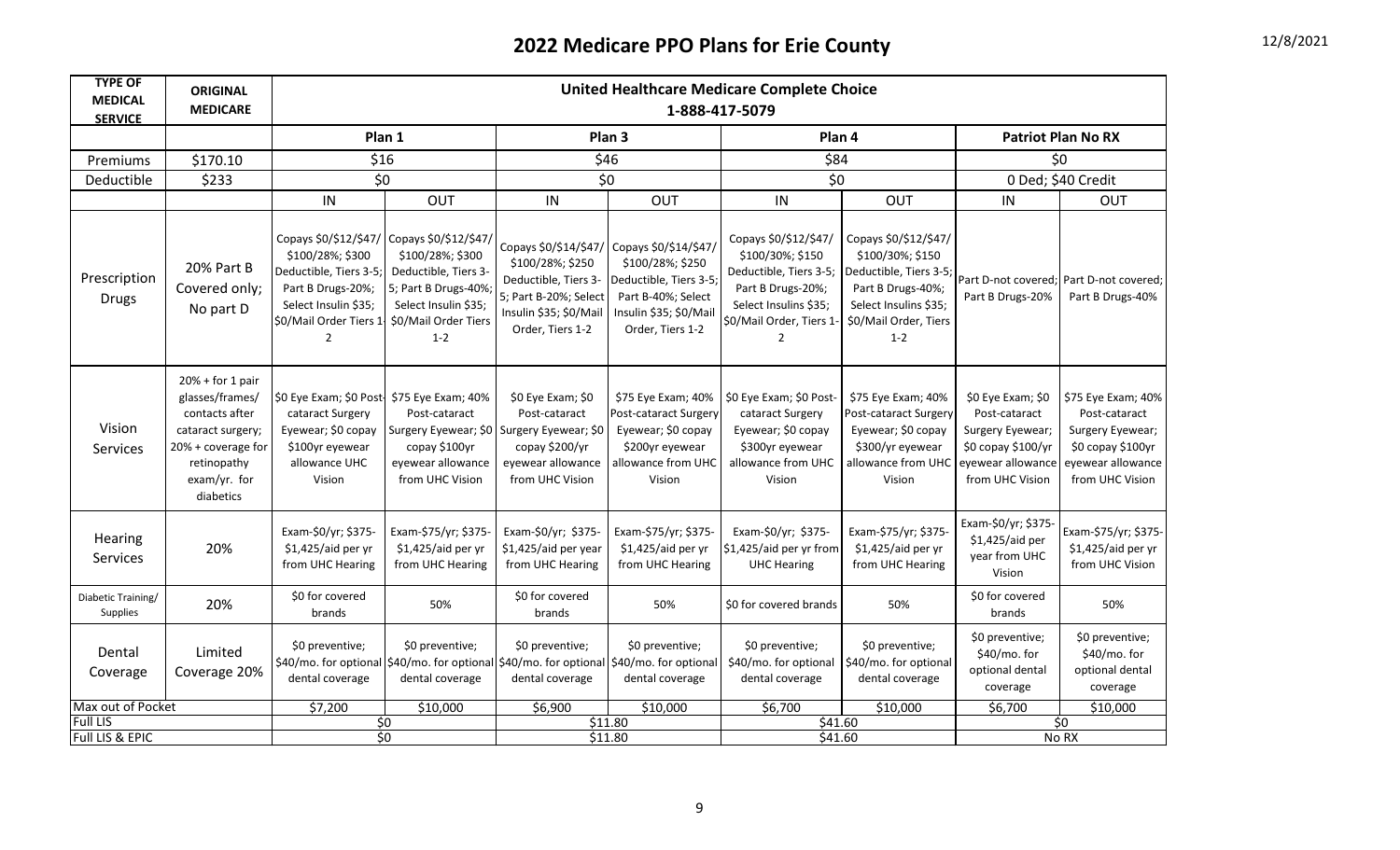| <b>TYPE OF MEDICAL</b><br><b>SERVICE</b> | <b>ORIGINAL</b><br><b>MEDICARE</b> |                                             | <b>AETNA MEDICARE 1-585-520-3857</b> |                              |       |                                   |       |  |  |  |  |  |
|------------------------------------------|------------------------------------|---------------------------------------------|--------------------------------------|------------------------------|-------|-----------------------------------|-------|--|--|--|--|--|
|                                          |                                    | <b>Medicare Credit PPO</b>                  |                                      | <b>Medicare Premier PPO</b>  |       | <b>Medicare Eagle PPO (NO RX)</b> |       |  |  |  |  |  |
| <b>PREMIUMS</b>                          | \$170.10                           | \$0                                         |                                      | \$0                          |       | \$0                               |       |  |  |  |  |  |
| Deductible                               | \$233                              | \$0 Deductible<br>\$35 Part B Reimbursement |                                      | \$0 Deductible; \$45/qtr OTC |       | \$0 Deductible; \$45/qtr OTC      |       |  |  |  |  |  |
|                                          |                                    | IN                                          | <b>OUT</b>                           | IN                           | OUT   | IN                                | OUT   |  |  |  |  |  |
| <b>PCP Visits</b>                        | 20%                                | \$15                                        | \$50                                 | \$0                          | \$40  | \$0                               | \$25  |  |  |  |  |  |
| <b>Wellness Exam</b>                     | \$0                                | \$0                                         | 0-30%                                | \$0                          | 0-20% | \$0                               | 0-50% |  |  |  |  |  |
| <b>Specialty Visits</b>                  | 20%                                | \$45                                        | \$60                                 | \$35                         | \$50  | \$40                              | \$55  |  |  |  |  |  |
| <b>Outpatient Mental Health</b>          | 20%                                | \$40                                        | 30%                                  | \$40                         | 20%   | \$40                              | 50%   |  |  |  |  |  |
| <b>Outpatient Substance</b><br>Abuse     | 20%                                | \$40                                        | 30%                                  | \$40                         | 30%   | \$40                              | 50%   |  |  |  |  |  |
| <b>Outpatient Surgery</b>                | 20%                                | \$395                                       | 30%                                  | \$335                        | 20%   | \$350                             | 50%   |  |  |  |  |  |
| <b>Emergency Care</b>                    | 20%                                | \$90                                        | \$90                                 | \$90                         | \$90  | \$90                              | \$90  |  |  |  |  |  |
| <b>Urgent Care</b>                       | 20%                                | \$50                                        | \$90                                 | \$50                         | \$50  | \$50                              | \$50  |  |  |  |  |  |
| <b>Ambulance Services</b>                | 20%                                | \$300                                       | \$300                                | \$270                        | \$270 | \$300                             | \$300 |  |  |  |  |  |
| Durable Medical<br>Equipment             | 20% Medicare<br>Approved           | 20%                                         | 30%                                  | 20%                          | 20%   | 20%                               | 50%   |  |  |  |  |  |
| <b>Prosthetic Devices</b>                | 20%                                | 20%                                         | 30%                                  | 20%                          | 20%   | 20%                               | 50%   |  |  |  |  |  |
| Cardiac Rehab                            | 20%                                | \$45                                        | 30%                                  | \$35                         | 20%   | \$40                              | 50%   |  |  |  |  |  |
| X-Rays                                   | 20%                                | \$50                                        | 30%                                  | \$50                         | 20%   | \$50                              | 50%   |  |  |  |  |  |
| <b>Diagnostic Services</b>               | 20%                                | \$450                                       | 30%                                  | \$225                        | 20%   | \$300                             | 50%   |  |  |  |  |  |
| Lab Services                             | \$0                                | \$20                                        | 30%                                  | \$0                          | 20%   | \$0                               | \$30  |  |  |  |  |  |
| <b>Radiation Therapy</b>                 | 20%                                | \$50                                        | 30%                                  | \$35                         | 20%   | \$0-\$45                          | 50%   |  |  |  |  |  |
| Chiropractic Care/                       | limited                            | 20                                          | 30%                                  | 20                           | 20%   | \$20                              | 50%   |  |  |  |  |  |
| Accupuncture                             | coverage 20%                       | \$45/12 visits                              | \$60                                 | \$35/12 visits               | \$50  | \$40/12 visits                    | \$55  |  |  |  |  |  |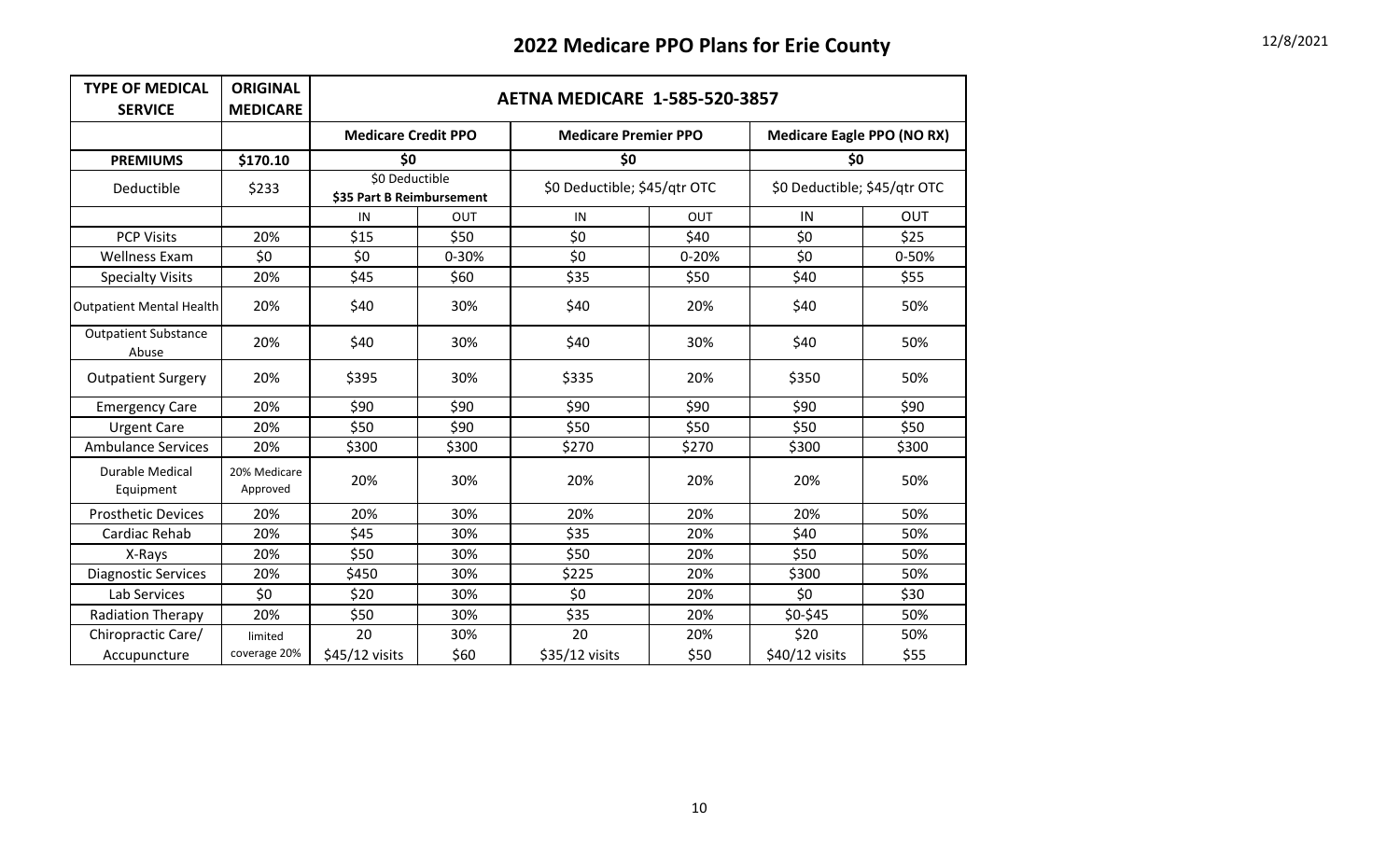|                                                      | <b>ORIGINAL</b><br><b>MEDICARE</b>                    |                                                         | <b>AETNA MEDICARE 1-585-520-3857</b>                  |                                                         |                                                      |                                                         |                   |  |  |  |  |  |
|------------------------------------------------------|-------------------------------------------------------|---------------------------------------------------------|-------------------------------------------------------|---------------------------------------------------------|------------------------------------------------------|---------------------------------------------------------|-------------------|--|--|--|--|--|
|                                                      |                                                       |                                                         | <b>Medicare Credit PPO</b>                            |                                                         | <b>Medicare Premier PPO</b>                          | <b>Medicare Eagle PPO (NO RX)</b>                       |                   |  |  |  |  |  |
| Premiums                                             | \$170.10                                              |                                                         | \$0                                                   |                                                         | \$0                                                  | \$0                                                     |                   |  |  |  |  |  |
| Deductible                                           | \$233                                                 |                                                         | \$0 Deductible<br>\$35 Part B Reimbursement           |                                                         | \$0 Deductible; \$45/qtr OTC                         | 0 Deductible; \$45/qtr OTC                              |                   |  |  |  |  |  |
|                                                      |                                                       | IN                                                      | OUT                                                   | IN                                                      | OUT                                                  | IN                                                      | OUT               |  |  |  |  |  |
| <b>Medically Necessary</b><br>Foot Care              | 20% (medical<br>limits apply)                         | \$45                                                    | \$60                                                  | \$35                                                    | \$50                                                 | \$40                                                    | \$55              |  |  |  |  |  |
| <b>Routine Foot Care</b>                             | Not Covered                                           | Certain condtions                                       | Certain condtions                                     | Certain condtions                                       | Certain condtions                                    | Certain condtions                                       | Certain condtions |  |  |  |  |  |
| P.T., O.T. and<br>Speech Therapy                     | 20%                                                   | \$50                                                    | 30%                                                   | \$40                                                    | 30%                                                  | \$40                                                    | 50%               |  |  |  |  |  |
| Inpatient<br>Hospital                                | \$1,556<br>Deductible                                 | \$395/day for days<br>$1-5$ ; \$0/day for<br>days 6+    | \$500/day for days<br>1-20; \$0/day for<br>days $21+$ | \$335/day for days<br>1-6; $$0$ /day for<br>days $7+$   | \$500/day for days<br>$1-7$ ; \$0/day for<br>days 8+ | \$350/day for days<br>1-5; $$0$ /day for<br>days 6-90   | 50%               |  |  |  |  |  |
| <b>Inpatient Mental</b><br>Health                    | \$1,556<br>Deductible                                 | $$1,871/$ stay                                          | 30%/stay                                              | \$374/day for days<br>$1-5$ ; \$0/day for<br>days $6+$  | 20%/stay                                             | \$374/day for days<br>1-5; $$0$ /day for<br>day 6-91    | 50%/stay          |  |  |  |  |  |
| <b>Skilled Nursing Facility</b>                      | \$0/day days 1-<br>20;<br>\$194.50/day<br>days 21-100 | \$0/day for days 1-<br>20; \$188/day for<br>days 21-100 | 30%/stay                                              | \$0/day for days 1-<br>20; \$188/day for<br>days 21-100 | 20%/stay                                             | \$0/day for days 1-<br>20; \$188/day for<br>days 21-100 | 50%/stay          |  |  |  |  |  |
| Home Health Care                                     | \$0                                                   | \$0                                                     | 0%/30%                                                | \$0                                                     | \$0-20%                                              | \$0                                                     | \$0-50%           |  |  |  |  |  |
| <b>Preventive Tests,</b><br><b>Screenings, Shots</b> | \$0                                                   | \$0                                                     | 0%/30%                                                | \$0                                                     | \$0-20%                                              | \$0                                                     | \$0-50%           |  |  |  |  |  |
| <b>Dialysis</b>                                      | 20%                                                   | 20%                                                     | 30%                                                   | 20%                                                     | 50%                                                  | 20%                                                     | 50%               |  |  |  |  |  |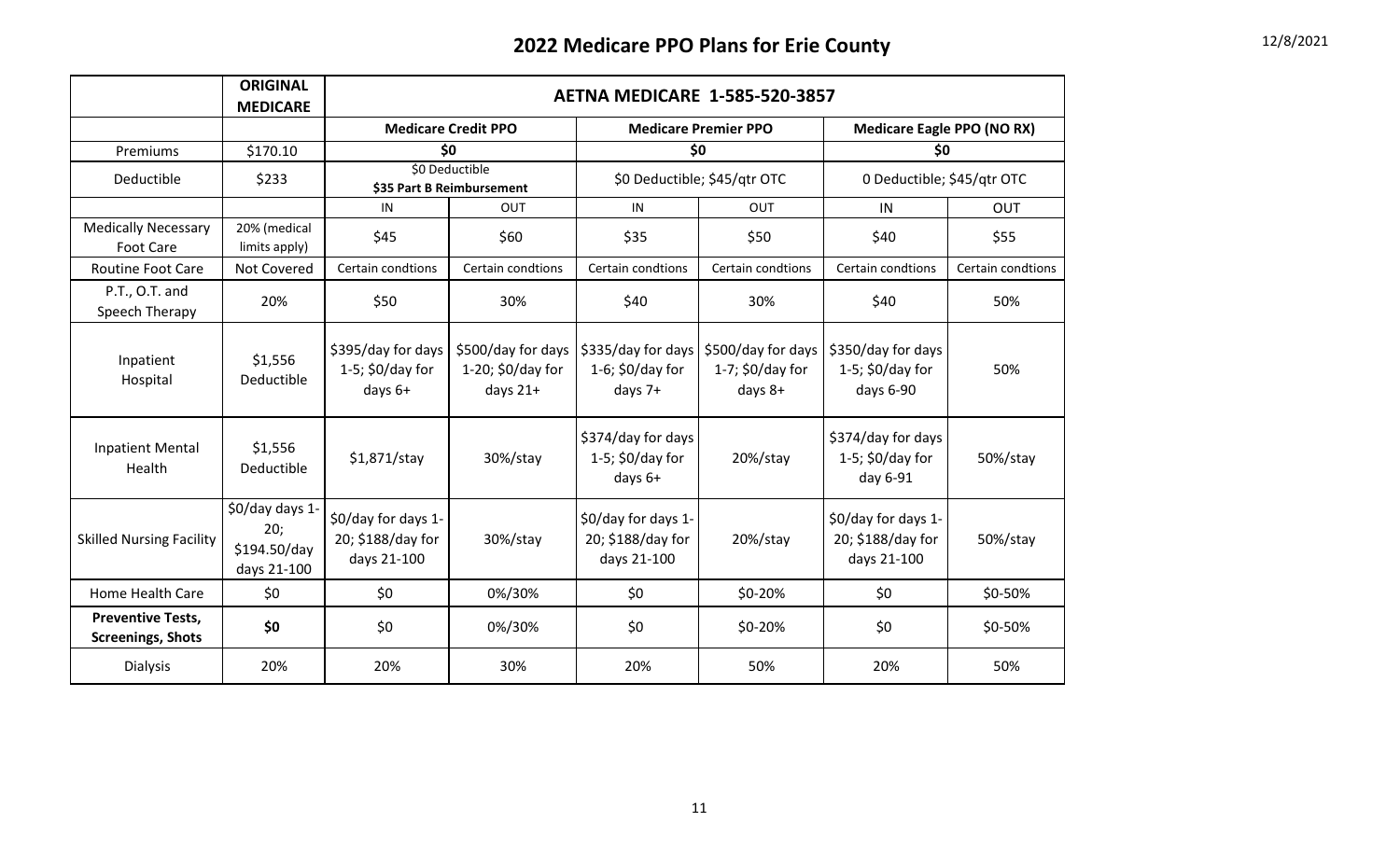| <b>TYPE OF</b><br><b>MEDICAL</b><br><b>SERVICE</b> | <b>ORIGINAL</b><br><b>MEDICARE</b>                                                                                    | <b>AETNA MEDICARE 1-585-520-3857</b>                                                             |                                                                                        |                                                                                         |                                                                                         |                                                                 |                                                          |  |
|----------------------------------------------------|-----------------------------------------------------------------------------------------------------------------------|--------------------------------------------------------------------------------------------------|----------------------------------------------------------------------------------------|-----------------------------------------------------------------------------------------|-----------------------------------------------------------------------------------------|-----------------------------------------------------------------|----------------------------------------------------------|--|
|                                                    |                                                                                                                       | <b>Medicare Credit PPO</b><br><b>Medicare Premier PPO</b>                                        |                                                                                        |                                                                                         |                                                                                         |                                                                 | <b>Medicare Eagle PPO</b>                                |  |
| Premiums                                           | \$170.10                                                                                                              | \$0                                                                                              |                                                                                        | \$0                                                                                     |                                                                                         | \$0                                                             |                                                          |  |
| Deductible                                         | \$233                                                                                                                 | \$0 Ded.; \$35 Part B Reimbursement                                                              |                                                                                        | \$0 Deductible; \$45/qtr. OTC                                                           |                                                                                         |                                                                 | 0 Deductible; \$45/qtr OTC                               |  |
|                                                    |                                                                                                                       | IN                                                                                               | <b>OUT</b>                                                                             | IN                                                                                      | <b>OUT</b>                                                                              | IN                                                              | <b>OUT</b>                                               |  |
| Prescription<br><b>Drugs</b>                       | 20% Part B<br>Covered only; No<br>part D                                                                              | Copays \$0/\$0/\$47/<br>\$350/27%; \$250<br>deductible, Tiers 3-5;<br>Part B Drugs-20%           | Copays \$0/\$5/\$47/<br>\$350/27%; \$250<br>deductible, Tiers 3-5;<br>Part B Drugs-30% | Copays \$0/\$10/\$47/<br>\$100/28%; \$250<br>deductible, Tiers 3-5;<br>Part B Drugs-20% | Copays \$0/\$10/\$47/<br>\$100/28%; \$250<br>deductible, Tiers 3-5;<br>Part B Drugs-20% | Part B Covered<br>Drugs-20%; No<br>Part D                       | Part B Covered<br>Drugs-50%; No<br>Part D                |  |
| Vision<br><b>Services</b>                          | $20% + for 1 pair$<br>glasses/frames/<br>contacts after<br>+ coverage for<br>retinopathy<br>exam/yr. for<br>diabetics | cataract surgery; 20% \$0-\$45 exam; \$150/yr.<br><b>Eyewear Coverage</b>                        | \$60 exam; \$150/yr.<br><b>Eyewear Coverage</b>                                        | \$0-\$35 exam; \$200/yr.<br><b>Eyewear Coverage</b>                                     | \$50 exam; \$200/yr.<br><b>Eyewear Coverage</b>                                         | \$0-\$40 exam;<br>\$200/yr. Eyewear<br>Coverage                 | \$0-\$55 exam;<br>\$200/yr. Eyewear<br>Coverage          |  |
| Hearing<br><b>Services</b>                         | 20%                                                                                                                   | \$0-\$50 exam; \$750/yr.<br>per aid from<br>NationsHearing                                       | \$60 exam; \$750/yr.<br>per aid from<br>NationsHearing                                 | \$0-\$45 exam;<br>\$1,250/yr. for 2 aids<br>from NationsHearing                         | \$50 exam; \$1,250/yr.<br>for 2 aids from<br>NationsHearing                             | \$0-\$40 exam;<br>\$1,250/yr. per aid<br>from<br>NationsHearing | \$55 exam; \$1,250/yr.<br>per aid from<br>NationsHearing |  |
| Diabetic Training/<br>Supplies                     | 20%                                                                                                                   | 0%-20% (specific<br>brands covered)                                                              | 0%-20% (specific<br>brands covered)                                                    | 0%-20% (specific<br>brands covered)                                                     | 0%-20% (specific<br>brands covered)                                                     | 0%-20% (specific<br>brands covered)                             | 50%                                                      |  |
| Dental<br>Coverage                                 | <b>Limited Coverage</b><br>20%                                                                                        | Premium \$14<br>\$0 Copay for<br>preventive; 20% copay<br>for comprehensive up<br>to \$1,000/yr. | 30% Copay for<br>preventive; 50% copay<br>for comprehensive up to<br>\$1,000/yr.       | \$2,000/yr. max for<br>preventive and<br>comprehensive                                  | \$2,000/yr. max for<br>preventive and<br>comprehensive                                  | \$1,000/yr. max for<br>preventive and<br>comprehensive          | \$1,000/yr. max for<br>preventive and<br>comprehensive   |  |
| Max out of Pocket                                  |                                                                                                                       | \$7,550                                                                                          | \$11,300                                                                               | \$6,500                                                                                 | \$8,000                                                                                 | \$7,550                                                         | \$11,300                                                 |  |
| <b>Full LIS</b>                                    |                                                                                                                       | \$0.00                                                                                           |                                                                                        | \$0.00                                                                                  |                                                                                         | \$0.00                                                          |                                                          |  |
| Full LIS & EPIC                                    |                                                                                                                       | \$0.00                                                                                           |                                                                                        | \$0.00                                                                                  |                                                                                         | \$0.00                                                          |                                                          |  |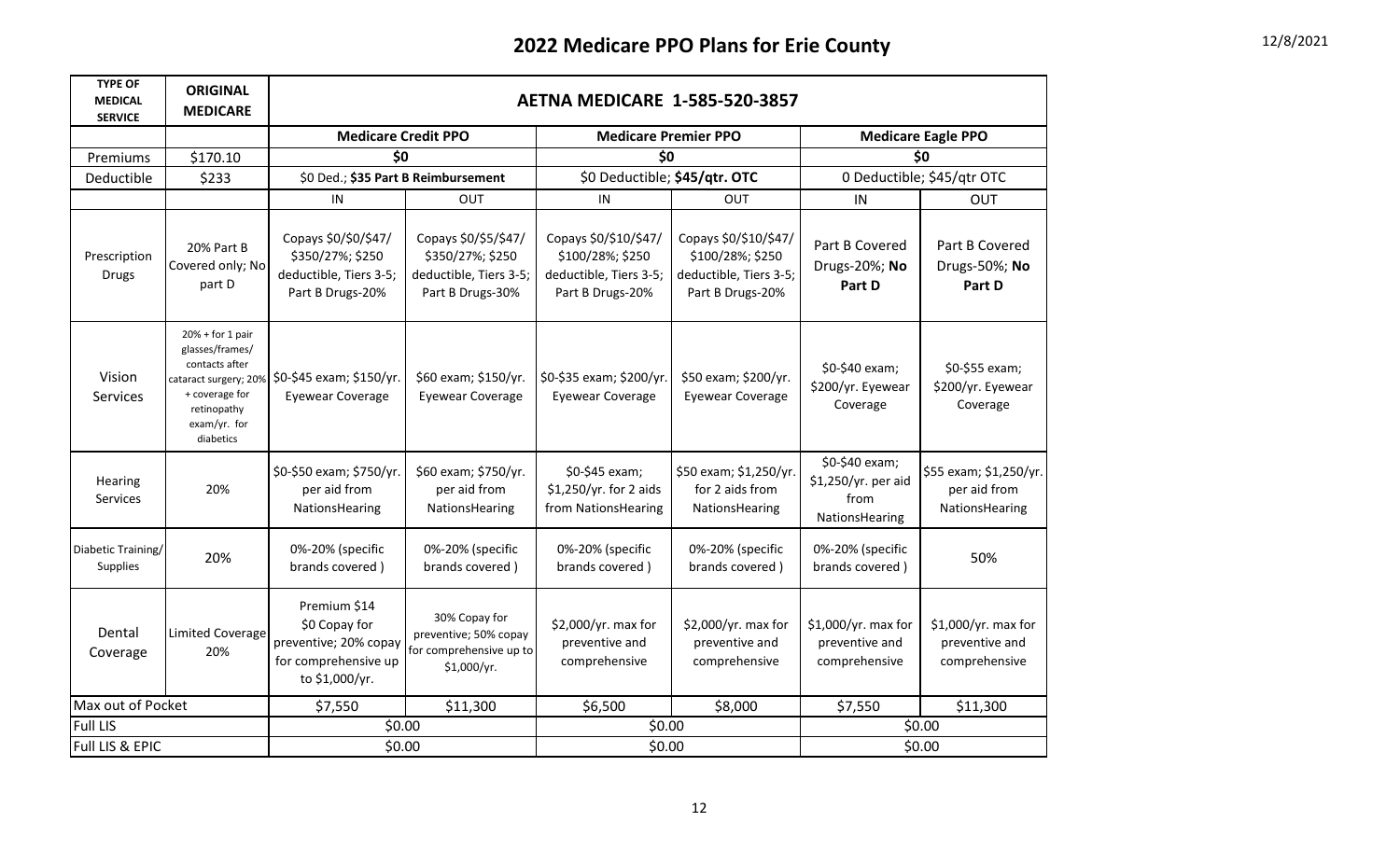| <b>TYPE OF MEDICAL</b>               | <b>ORIGINAL</b>          | <b>HUMANA</b>                       |            |             |                                              |                        |            |                        |            |  |
|--------------------------------------|--------------------------|-------------------------------------|------------|-------------|----------------------------------------------|------------------------|------------|------------------------|------------|--|
| <b>SERVICE</b>                       | <b>MEDICARE</b>          | 1-800 851-1629                      |            |             |                                              |                        |            |                        |            |  |
|                                      |                          | <b>Humana Choice</b><br>001<br>\$17 |            |             | <b>Humana Choice</b><br><b>Humana Choice</b> |                        |            | Humana<br>Honor<br>\$0 |            |  |
|                                      |                          |                                     |            | 015         |                                              | 018                    |            |                        |            |  |
| <b>PREMIUMS</b>                      | \$170.10                 |                                     |            | \$0         |                                              | \$0                    |            |                        |            |  |
| Deductible                           | \$233                    | \$0                                 |            | \$0         |                                              | \$400 Ded; \$50 Rebate |            | \$0 Ded; \$40 Rebate   |            |  |
|                                      |                          | IN                                  | <b>OUT</b> | IN          | <b>OUT</b>                                   | IN                     | <b>OUT</b> | IN                     | <b>OUT</b> |  |
| <b>PCP Visits</b>                    | 20%                      | \$0                                 | 30%        | \$0         | 30%                                          | \$0                    | 30%        | \$0                    | 30%        |  |
| <b>Wellness Exam</b>                 | \$0                      | \$0                                 | 30%        | \$0         | 30%                                          | \$0                    | 30%        | \$0                    | 30%        |  |
| <b>Specialty Visits</b>              | 20%                      | \$35                                | 30%        | \$35        | 30%                                          | \$40                   | 30%        | \$40                   | 30%        |  |
| <b>Outpatient Mental</b><br>Health   | 20%                      | 35-\$100                            | 30%        | \$35-\$100  | 30%                                          | \$40-\$100             | 30%        | \$40-\$100             | 30%        |  |
| <b>Outpatient Substance</b><br>Abuse | 20%                      | $$0-35$                             | 30%        | $$0-35$     | 30%                                          | \$0-\$40               | 30%        | \$0-\$40               | 30%        |  |
| <b>Outpatient Surgery</b>            | 20%                      | \$200/\$250                         | 30%        | \$275/\$325 | 30%                                          | \$400/\$450            | 30%        | \$300/\$350            | 30%        |  |
| <b>Emergency Care</b>                | 20%                      | \$90                                | \$90       | \$90        | \$90                                         | \$90                   | \$90       | \$90                   | \$90       |  |
| <b>Urgent Care</b>                   | 20%                      | \$25                                | 30%        | \$25        | 30%                                          | \$25                   | 30%        | \$20                   | 20%        |  |
| <b>Ambulance Services</b>            | 20%                      | \$270                               | \$270      | \$290       | \$290                                        | \$290                  | \$290      | \$270                  | \$270      |  |
| <b>Durable Medical</b><br>Equipment  | 20% Medicare<br>Approved | \$0-20%                             | 20%        | 20%         | 30%                                          | 14%                    | 20%        | 19%                    | 19%        |  |
| <b>Prosthetic Devices</b>            | 20%                      | 20%                                 | 20%        | 20%         | 30%                                          | 14%                    | 20%        | 19%                    | 30%        |  |
| Cardiac Rehab                        | 20%                      | \$30                                | 30%        | \$30        | 305                                          | \$30                   | 30%        | \$30                   | 30%        |  |
| X-Rays                               | 20%                      | \$0-\$85                            | 30%        | \$0-\$90    | 30%                                          | \$0-\$95               | 30%        | \$0-\$90               | 20%-30%    |  |
| <b>Diagnostic Services</b>           | 20%                      | \$0-\$250                           | 30%        | \$0-\$325   | 30%                                          | \$0-\$400              | 30%        | \$0-\$350              | 30%        |  |
| Lab Services                         | \$0                      | \$0-\$35                            | 30%        | \$0-\$35    | 30%                                          | \$0-\$40               | 30%        | $$0-$40$               | 20%-30%    |  |
| <b>Radiation Therapy</b>             | 20%                      | 20%                                 | 20%        | 20%         | 20%                                          | 20%                    | 20%        | 20%                    | 20%        |  |
| Chiropractic Care/<br>Accupuncture   | limited<br>coverage 20%  | 5<br>\$35                           | 30%<br>30% | 10<br>\$35  | 30%<br>30%                                   | \$15                   | 30%        | \$0                    | 30%        |  |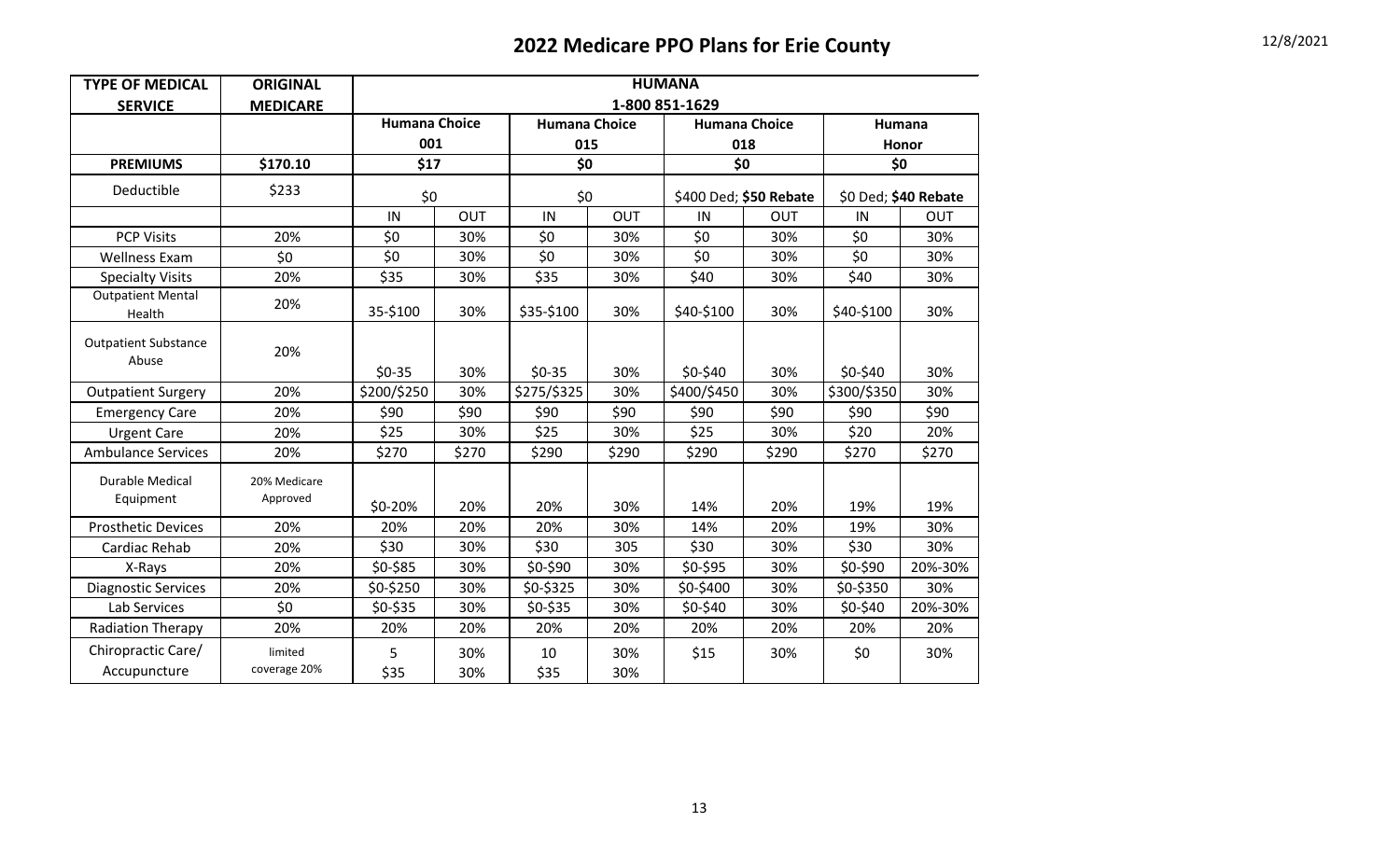| <b>TYPE OF MEDICAL</b>                               | <b>ORIGINAL</b>                                    | <b>HUMANA</b>                                          |                                        |                                                                            |                                                          |                                                        |                               |                                                        |                               |
|------------------------------------------------------|----------------------------------------------------|--------------------------------------------------------|----------------------------------------|----------------------------------------------------------------------------|----------------------------------------------------------|--------------------------------------------------------|-------------------------------|--------------------------------------------------------|-------------------------------|
| <b>SERVICE</b>                                       | <b>MEDICARE</b>                                    | 1-800-851-1629                                         |                                        |                                                                            |                                                          |                                                        |                               |                                                        |                               |
|                                                      |                                                    | <b>Humana Choice</b>                                   |                                        | <b>Humana Choice</b>                                                       |                                                          | <b>Humana Choice</b>                                   |                               | Humana                                                 |                               |
|                                                      |                                                    | 001                                                    |                                        |                                                                            | 015                                                      | 018                                                    |                               | Honor                                                  |                               |
| Premiums                                             | \$170.10                                           | \$17                                                   |                                        | \$0                                                                        |                                                          | \$0                                                    |                               | \$0                                                    |                               |
| Deductible                                           | \$233                                              | \$0                                                    |                                        | \$0                                                                        |                                                          | \$400 Ded; \$50 Rebate                                 |                               | \$0 Ded; \$40 Rebate                                   |                               |
|                                                      |                                                    | IN                                                     | OUT                                    | IN                                                                         | OUT                                                      | IN                                                     | OUT                           | IN                                                     | OUT                           |
| <b>Medically Necessary</b><br>Foot Care              | 20% (medical<br>limits apply)                      | \$35                                                   | 30%                                    | \$35                                                                       | 30%                                                      | \$40                                                   | 30%                           | \$40                                                   | 30%                           |
| Routine Foot Care                                    | Not Covered                                        | 30%                                                    | 30%                                    | 30%                                                                        | 30%                                                      | 30%                                                    | 30%                           | 30%                                                    | 30%                           |
| P.T., O.T. and<br>Speech Therapy                     | 20%                                                | \$35                                                   | 30%                                    | \$35                                                                       | 30%                                                      | \$40                                                   | 30%                           | \$40                                                   | 30%                           |
| Inpatient<br>Hospital                                | \$1,556<br>Deductible                              | \$250/day for<br>days 1-5; \$0/day<br>for days 6-90    | \$395/day for<br>days 1-7;<br>$8 - 90$ | \$325/day for<br>days 1-5;<br>\$0/day for days S0/day for days<br>60-90    | \$700/day for<br>days 1-14;<br>\$0/day for days<br>15-90 | \$650 per stay                                         | 30%                           | \$350/day for<br>days 1-5; \$0/day<br>for days 6-90    | 30%                           |
| <b>Inpatient Mental</b><br>Health                    | \$1,556<br>Deductible                              | \$250/day for<br>days 1-5; \$0/day<br>for days 6-90    | \$395/day for<br>days 107;<br>8-90     | \$325/day for<br>days 1-5;<br>\$0/day for days S0/day for days<br>$6 - 90$ | \$700/day for<br>days 1-14;<br>\$0/day for days<br>15-90 | \$650 per stay                                         | 30%                           | \$350/day for<br>days 1-5; \$0/day<br>for days 6-90    | 30%                           |
| <b>Skilled Nursing</b><br>Facility                   | \$0/day days 1-<br>20; \$194.50/day<br>days 21-100 | \$0/day for days 1<br>20; \$188/day for<br>days 21-100 | 30% of cost for<br>days 1-100          | \$0/day for days 1.<br>20; \$188/day for<br>days 21-100                    | 30% for cost of<br>days 1-100                            | \$0/day for days 1<br>20; \$188/day for<br>days 21-100 | 30% for cost<br>of days 1-100 | \$0/day for days<br>1-20; \$188/day<br>for days 21-100 | 30% for cost<br>of days 1-100 |
| Home Health Care                                     | \$0                                                | $0 - 205$                                              | 0-30%                                  | $0 - 20%$                                                                  | 0-30%                                                    | \$0                                                    | \$0                           | \$0                                                    | \$0                           |
| <b>Preventive Tests,</b><br><b>Screenings, Shots</b> | \$0                                                | \$0                                                    | \$0                                    | \$0                                                                        | \$0                                                      | \$0                                                    | \$0                           | \$0                                                    | \$0                           |
| <b>Dialysis</b>                                      | 20%                                                | 20%                                                    | 30%                                    | 20%                                                                        | 30%                                                      | 20%                                                    | 30%                           | 20%                                                    | 30%                           |